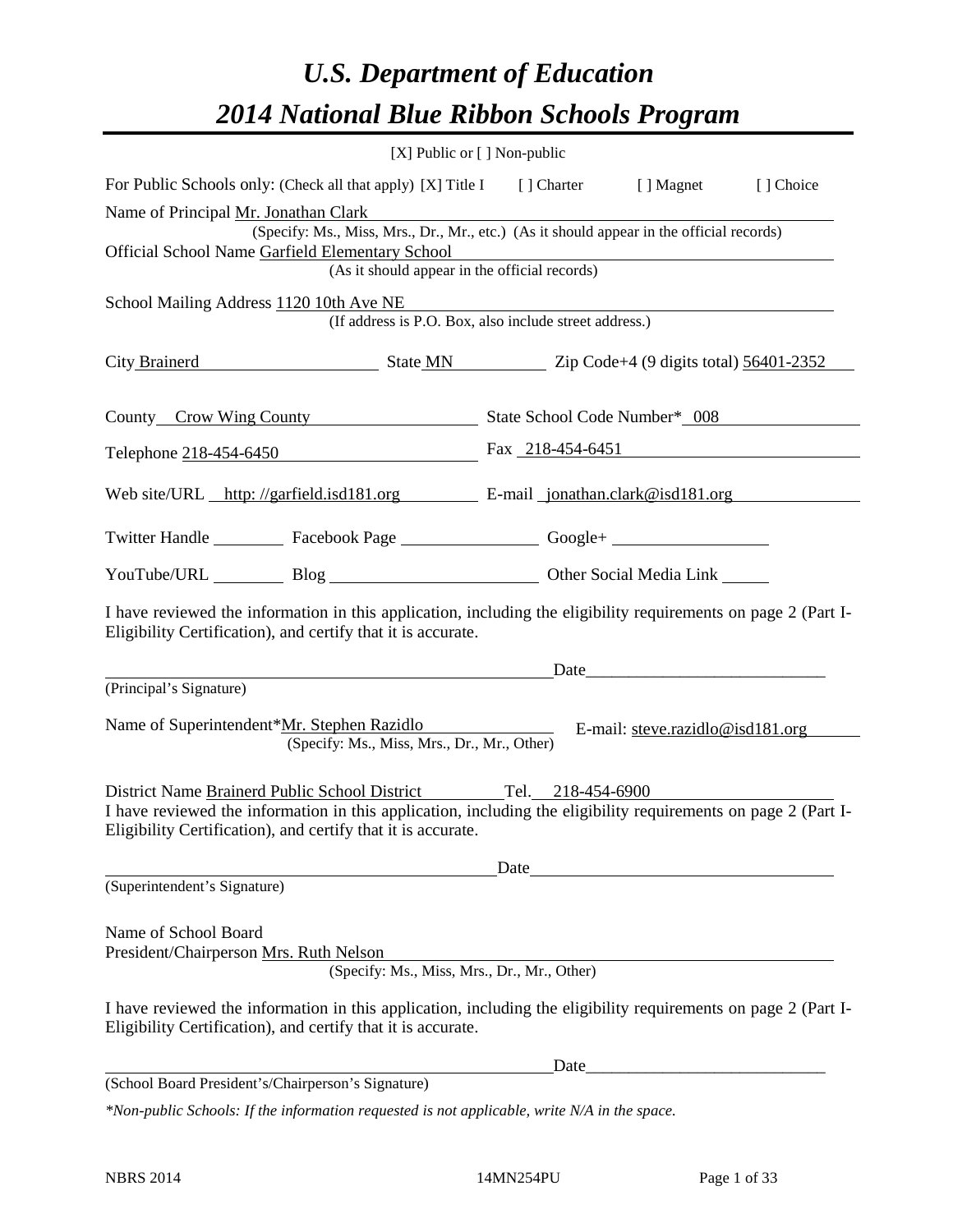# **Include this page in the school's application as page 2.**

The signatures on the first page of this application (cover page) certify that each of the statements below concerning the school's eligibility and compliance with U.S. Department of Education, Office for Civil Rights (OCR) requirements is true and correct.

- 1. The school configuration includes one or more of grades K-12. (Schools on the same campus with one principal, even a K-12 school, must apply as an entire school.)
- 2. The school has made its Annual Measurable Objectives (AMOs) or Adequate Yearly Progress (AYP) each year for the past two years and has not been identified by the state as "persistently dangerous" within the last two years.
- 3. To meet final eligibility, a public school must meet the state's AMOs or AYP requirements in the 2013-2014 school year and be certified by the state representative. Any status appeals must be resolved at least two weeks before the awards ceremony for the school to receive the award.
- 4. If the school includes grades 7 or higher, the school must have foreign language as a part of its curriculum.
- 5. The school has been in existence for five full years, that is, from at least September 2008 and each tested grade must have been part of the school for the past three years.
- 6. The nominated school has not received the National Blue Ribbon Schools award in the past five years: 2009, 2010, 2011, 2012, or 2013.
- 7. The nominated school has no history of testing irregularities, nor have charges of irregularities been brought against the school at the time of nomination. The U.S. Department of Education reserves the right to disqualify a school's application and/or rescind a school's award if irregularities are later discovered and proven by the state.
- 8. The nominated school or district is not refusing Office of Civil Rights (OCR) access to information necessary to investigate a civil rights complaint or to conduct a district-wide compliance review.
- 9. The OCR has not issued a violation letter of findings to the school district concluding that the nominated school or the district as a whole has violated one or more of the civil rights statutes. A violation letter of findings will not be considered outstanding if OCR has accepted a corrective action plan from the district to remedy the violation.
- 10. The U.S. Department of Justice does not have a pending suit alleging that the nominated school or the school district as a whole has violated one or more of the civil rights statutes or the Constitution's equal protection clause.
- 11. There are no findings of violations of the Individuals with Disabilities Education Act in a U.S. Department of Education monitoring report that apply to the school or school district in question; or if there are such findings, the state or district has corrected, or agreed to correct, the findings.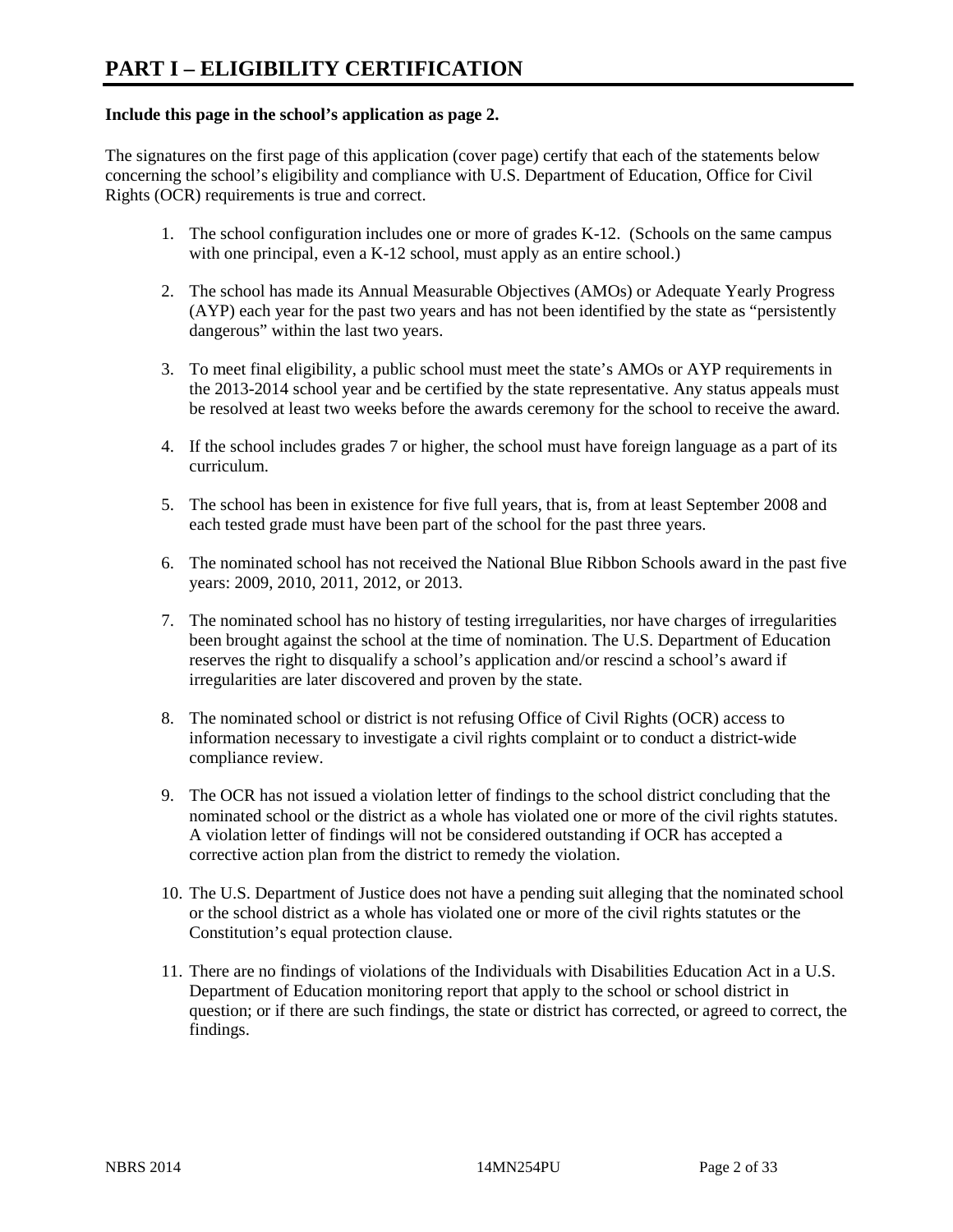# **PART II - DEMOGRAPHIC DATA**

### **All data are the most recent year available.**

**DISTRICT** (Question 1 is not applicable to non-public schools)

| -1. | Number of schools in the district<br>(per district designation): | $6$ Elementary schools (includes K-8)<br>1 Middle/Junior high schools |
|-----|------------------------------------------------------------------|-----------------------------------------------------------------------|
|     |                                                                  | 1 High schools                                                        |
|     |                                                                  | $0 K-12$ schools                                                      |

8 TOTAL

**SCHOOL** (To be completed by all schools)

- 2. Category that best describes the area where the school is located:
	- [] Urban or large central city
	- [ ] Suburban with characteristics typical of an urban area
	- [ ] Suburban
	- [X] Small city or town in a rural area
	- [ ] Rural
- 3.  $\frac{4}{3}$  Number of years the principal has been in her/his position at this school.
- 4. Number of students as of October 1 enrolled at each grade level or its equivalent in applying school:

| Grade           | # of         | # of Females | <b>Grade Total</b> |
|-----------------|--------------|--------------|--------------------|
|                 | <b>Males</b> |              |                    |
| <b>PreK</b>     | 0            | $\theta$     | 0                  |
| K               | 45           | 31           | 76                 |
| $\mathbf{1}$    | 40           | 41           | 81                 |
| $\overline{2}$  | 38           | 34           | 72                 |
| 3               | 41           | 36           | 77                 |
| 4               | 49           | 30           | 79                 |
| 5               | 0            | $\theta$     | 0                  |
| 6               | 0            | 0            | 0                  |
| 7               | 0            | 0            | 0                  |
| 8               | 0            | 0            | 0                  |
| 9               | 0            | 0            | 0                  |
| 10              | 0            | 0            | 0                  |
| 11              | 0            | 0            | 0                  |
| 12              | 0            | 0            | 0                  |
| <b>Total</b>    | 213          | 172          | 385                |
| <b>Students</b> |              |              |                    |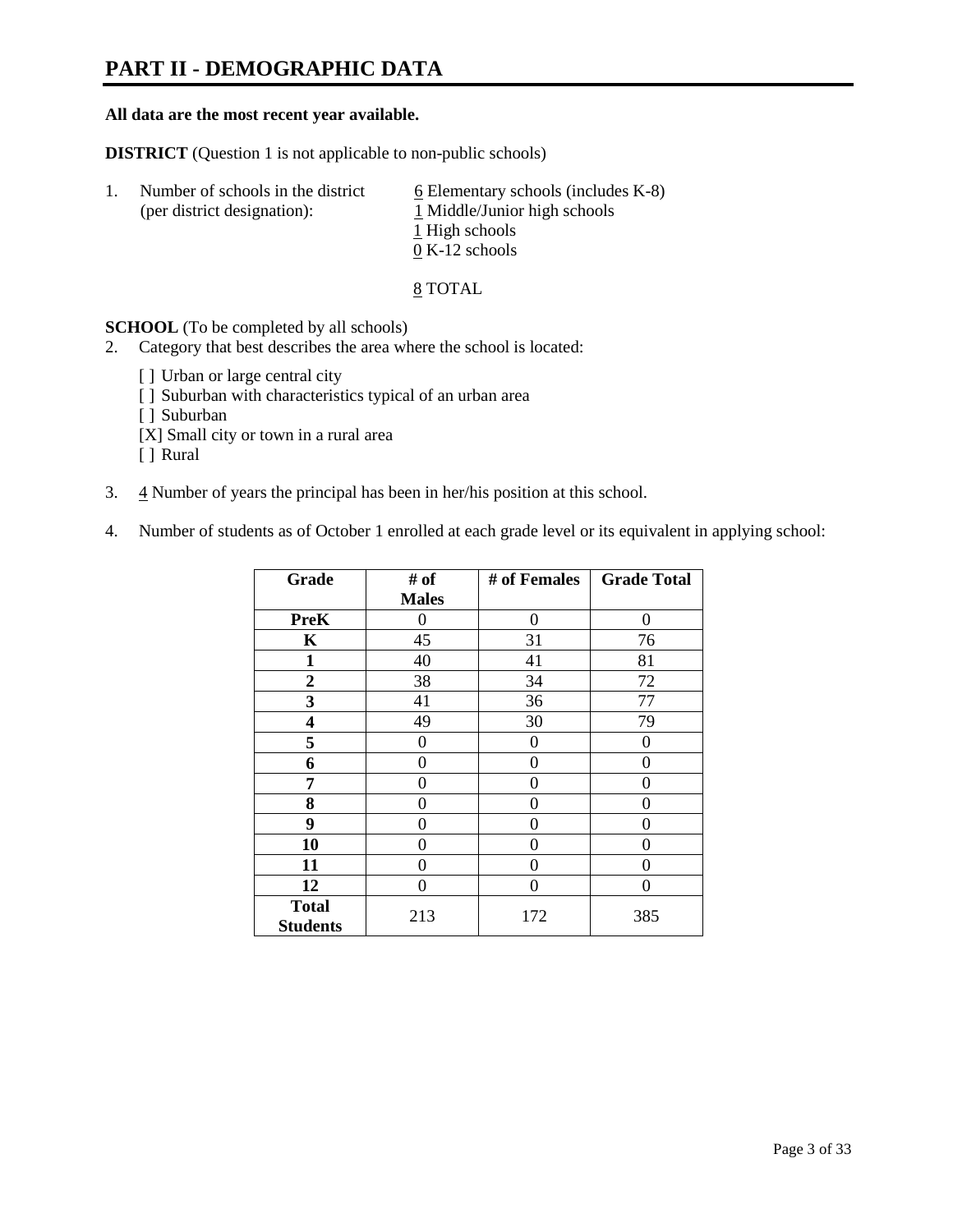the school: 0 % Asian

5. Racial/ethnic composition of  $\frac{2}{9}$ % American Indian or Alaska Native 2 % Black or African American 2 % Hispanic or Latino 0 % Native Hawaiian or Other Pacific Islander 94 % White 0 % Two or more races **100 % Total** 

(Only these seven standard categories should be used to report the racial/ethnic composition of your school. The Final Guidance on Maintaining, Collecting, and Reporting Racial and Ethnic Data to the U.S. Department of Education published in the October 19, 2007 *Federal Register* provides definitions for each of the seven categories.)

6. Student turnover, or mobility rate, during the  $2012 - 2013$  year:  $8\%$ 

This rate should be calculated using the grid below. The answer to (6) is the mobility rate.

| <b>Steps For Determining Mobility Rate</b>         | Answer |
|----------------------------------------------------|--------|
| (1) Number of students who transferred to          |        |
| the school after October 1, 2012 until the         | 16     |
| end of the school year                             |        |
| (2) Number of students who transferred             |        |
| <i>from</i> the school after October 1, 2012 until | 13     |
| the end of the 2012-2013 school year               |        |
| (3) Total of all transferred students [sum of      | 29     |
| rows $(1)$ and $(2)$ ]                             |        |
| (4) Total number of students in the school as      | 385    |
| of October 1                                       |        |
| $(5)$ Total transferred students in row $(3)$      | 0.075  |
| divided by total students in row (4)               |        |
| $(6)$ Amount in row $(5)$ multiplied by 100        | 8      |

7. English Language Learners (ELL) in the school:  $0\%$ Number of non-English languages represented:  $0$ Specify non-English languages:

0 Total number ELL

8. Students eligible for free/reduced-priced meals: 56 %

Total number students who qualify: 214

If this method is not an accurate estimate of the percentage of students from low-income families, or the school does not participate in the free and reduced-priced school meals program, supply an accurate estimate and explain how the school calculated this estimate.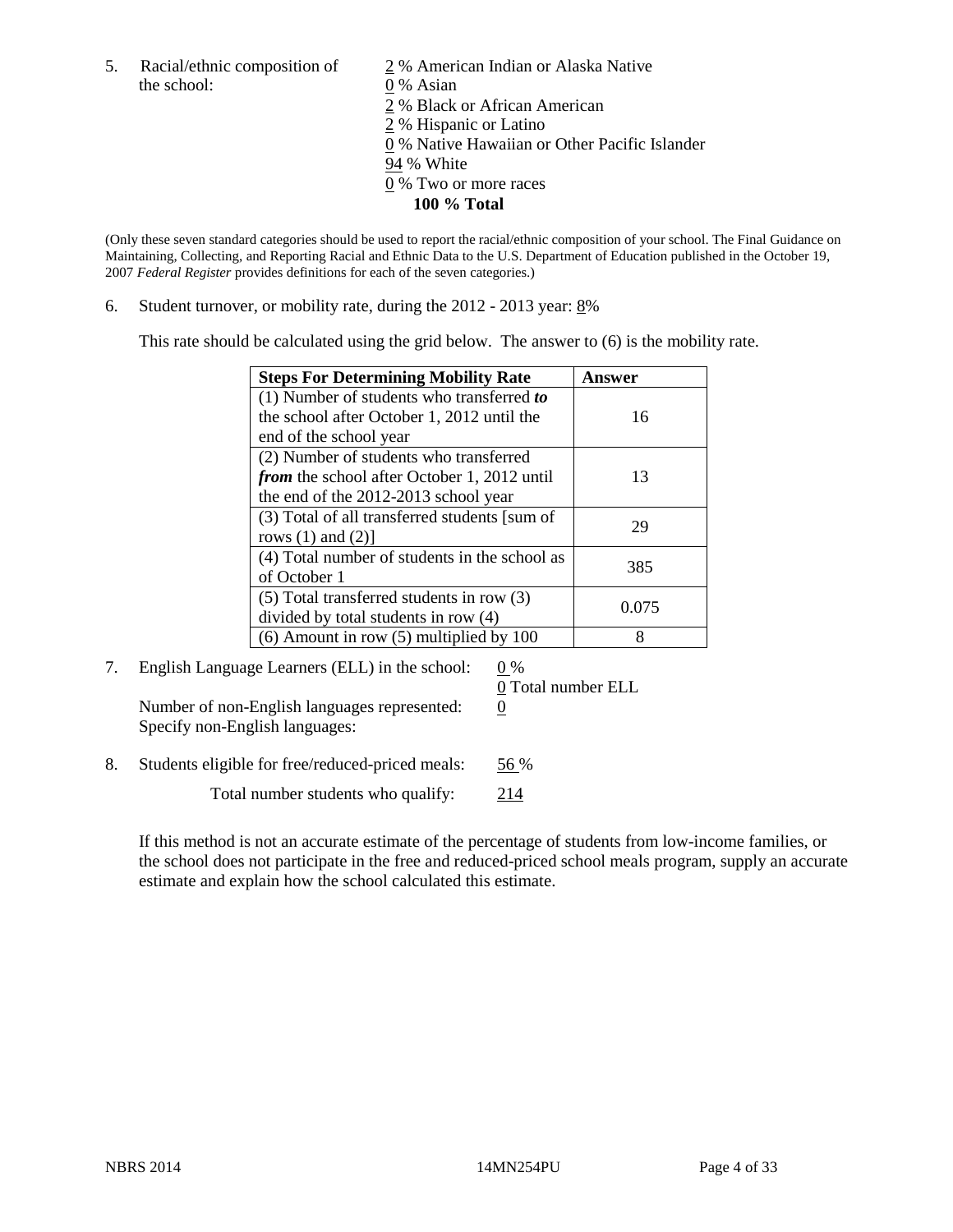79 Total number of students served

Indicate below the number of students with disabilities according to conditions designated in the Individuals with Disabilities Education Act. Do not add additional categories.

| THE RESIDENCE IN THE RESIDENCE INTERVERSION CONTRACTS TO A REFORM AND ANOTHER AND MOVED AND RESIDENCE. |                                         |
|--------------------------------------------------------------------------------------------------------|-----------------------------------------|
| 17 Autism                                                                                              | 3 Orthopedic Impairment                 |
| 0 Deafness                                                                                             | 7 Other Health Impaired                 |
| 0 Deaf-Blindness                                                                                       | 10 Specific Learning Disability         |
| 8 Emotional Disturbance                                                                                | 22 Speech or Language Impairment        |
| 0 Hearing Impairment                                                                                   | 0 Traumatic Brain Injury                |
| 1 Mental Retardation                                                                                   | 0 Visual Impairment Including Blindness |
| 1 Multiple Disabilities                                                                                | 10 Developmentally Delayed              |
|                                                                                                        |                                         |

10. Use Full-Time Equivalents (FTEs), rounded to nearest whole numeral, to indicate the number of personnel in each of the categories below:

|                                       | <b>Number of Staff</b> |
|---------------------------------------|------------------------|
| Administrators                        |                        |
| Classroom teachers                    | 15                     |
| Resource teachers/specialists         |                        |
| e.g., reading, math, science, special | 13                     |
| education, enrichment, technology,    |                        |
| art, music, physical education, etc.  |                        |
| Paraprofessionals                     | 22                     |
| Student support personnel             |                        |
| e.g., guidance counselors, behavior   |                        |
| interventionists, mental/physical     |                        |
| health service providers,             |                        |
| psychologists, family engagement      |                        |
| liaisons, career/college attainment   |                        |
| coaches, etc.                         |                        |
|                                       |                        |

11. Average student-classroom teacher ratio, that is, the number of students in the school divided by the FTE of classroom teachers, e.g.,  $22: 1 \quad 25: 1$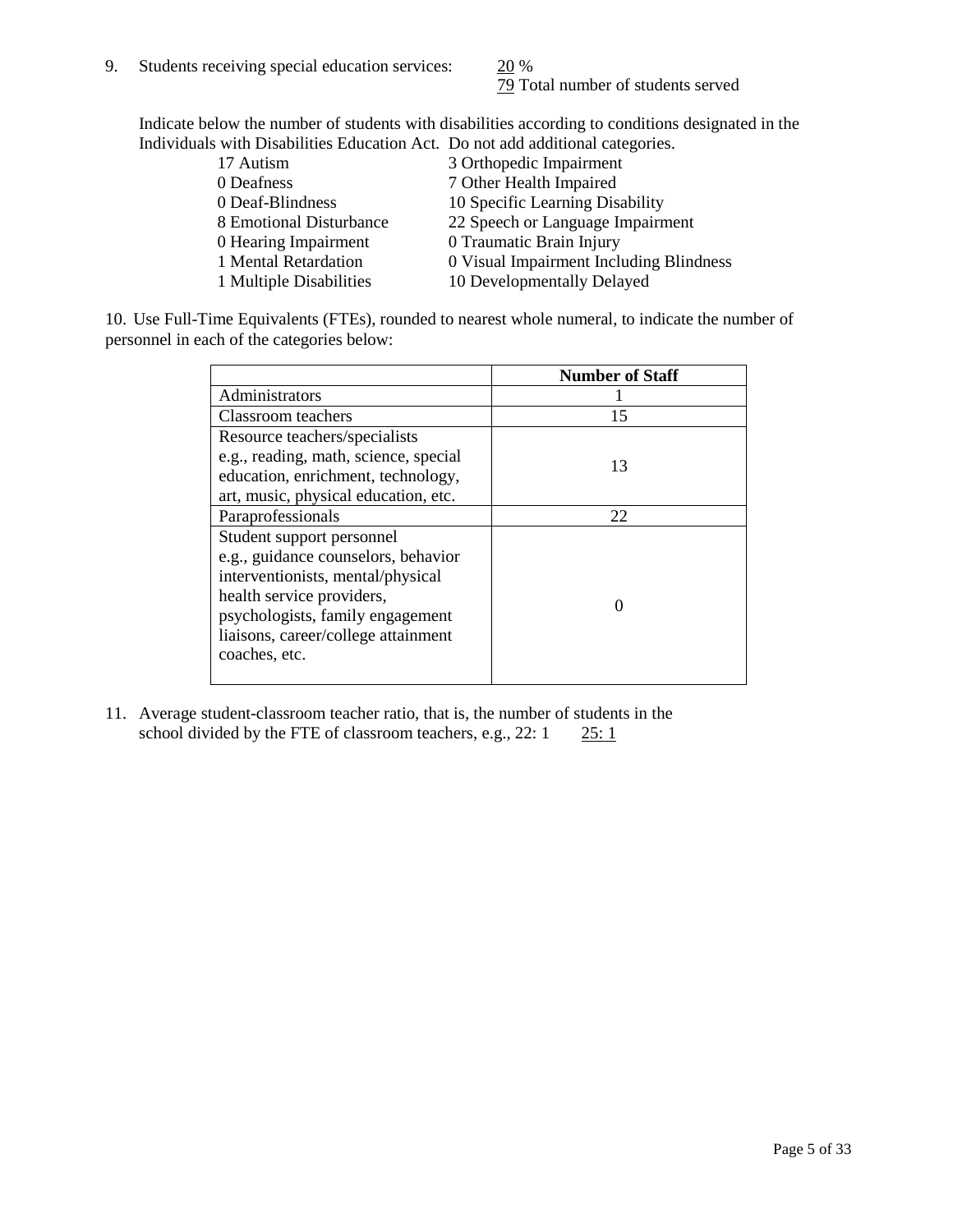12. Show daily student attendance rates. Only high schools need to supply yearly graduation rates.

| <b>Required Information</b> | 2012-2013 | 2011-2012 | 2010-2011 | 2009-2010 | 2008-2009 |
|-----------------------------|-----------|-----------|-----------|-----------|-----------|
| Daily student attendance    | 96%       | 98%       | 96%       | 96%       | 96%       |
| High school graduation rate | 0%        | 9%        | 0%        | 0%        | 0%        |

# 13. **For schools ending in grade 12 (high schools)**

Show percentages to indicate the post-secondary status of students who graduated in Spring 2013

| <b>Post-Secondary Status</b>                  |                |
|-----------------------------------------------|----------------|
| Graduating class size                         |                |
| Enrolled in a 4-year college or university    | 0%             |
| Enrolled in a community college               | 0%             |
| Enrolled in career/technical training program | 0%             |
| Found employment                              | 0%             |
| Joined the military or other public service   | 0%             |
| <b>Other</b>                                  | $\gamma_{0/2}$ |

14. Indicate whether your school has previously received a National Blue Ribbon Schools award. Yes  $No \underline{X}$ 

If yes, select the year in which your school received the award.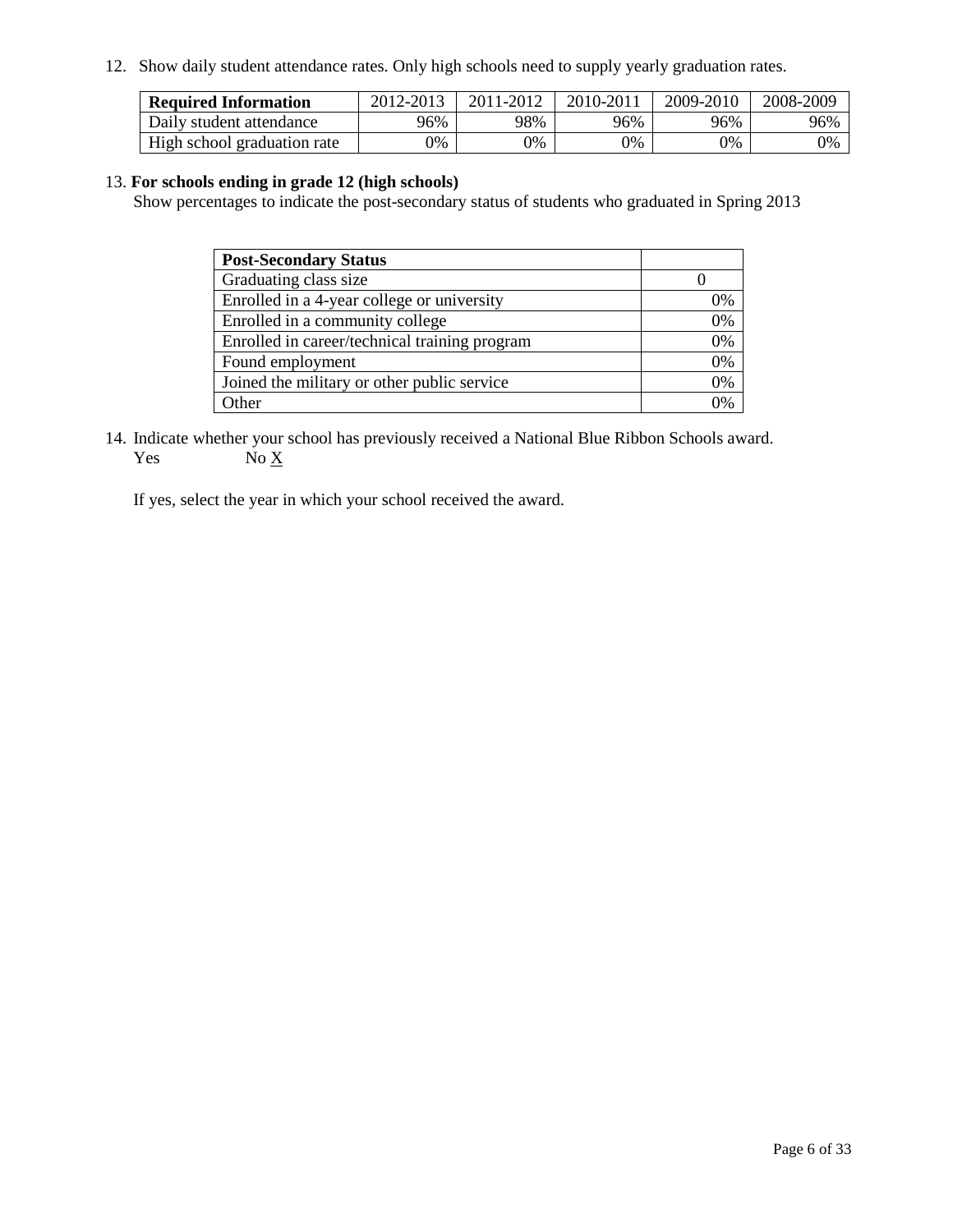# **PART III – SUMMARY**

Garfield Elementary School is located on the northeast side of Brainerd, Minnesota and services 388 students in kindergarten through fourth grade. Garfield is considered a mid-size, 3 section school. However, our students are drawn from the largest geographical boundary of the 6 district elementary buildings totaling 161 square miles. Garfield has a history of servicing a large special education population as it has been a district host site for students with Developmental Cognitive Delays (DCD). Over the past two years Garfield has added two more district-wide Federal Setting III special education programs, an Emotional/Behavioral Disorders (EBD) and Autism Spectrum Disorders (ASD) program. In 2013, Garfield serviced a population consisting of 17% special education. The northeast side of Brainerd is also deeply rooted in tradition. A once very vital and proud railroad and paper industry town that has fallen on hard economic times. In April, 2013 the Wausau Paper Mill closed its doors, adding to a high unemployment rate. Last year, Garfield had 55.6% of the students coming from homes of economically challenged families, with 214 students qualifying for Free or Reduced meals.

The student sub-groups of special education and economically challenged families have made tremendous gains over the past three years. In 2010, Garfield was classified as a Needs Improvement School in the subgroup of special education reading. Since then, Garfield has been recognized as a "School of Celebration" in 2012 performing in the top 25% of Title I schools, and improved upon this recognition by earning "Rewards School" status in 2013. Garfield made significant gains on the Multiple Measurement Rating (MMR) in gap closure of free and reduced lunch and special education subgroups.The programs and initiatives that helped Garfield Elementary School achieve "Celebration" and "Reward" status are not fancy, new or secret. They are comprised of hard work, team building, fidelity of instruction and data-driven decision making. The first area Garfield Elementary addressed was to rebuild a sense of a school-wide team to support the growth of all students. Garfield had a natural fit for this to occur as a new principal and teachers were hired. This was accomplished by eliminating the walls of separation between grade levels and programs, and replacing them with new healthy relationships and partnerships. Through framed dialogue and communication during staff meetings the teachers began to see the part everyone plays in the education of the whole child and our accountability to the process. Staff members started openly sharing struggles and concerns with curriculum, lack of interventions and misuses of assessment data. Teachers began to identify problem solving solutions. One of the greatest gains for Garfield was the creation of new dialogue between teachers. The renewed energy also involved our educational assistants and secretaries. Assistants began to feel part of the process and brought new ideas and programming strategies. Our media secretary started a new celebration and recognition to reading by monitoring the Accelerated Reader Wall of Fame. The "Wall of Fame" has motivated our students to leading the Brainerd School District with the number of books read for the past three years.

We have looked at our schedule and calculated actual minutes of instruction. This information was used in further discussions to determine if students were meeting grade level standards, and being prepared for the standards to come the following year. The fidelity of instructing the adopted curriculum became part of the discussion. Conscious effort was made to bring more uniformity to our grades K-2 and 3-4 curriculum as well as building bridges between the two.

The Brainerd School District adopted the tagline "Opportunity, Innovation and Success", along with a vision that we will ensure all students achieve their individual potential by providing the highest-quality programs and resources to prepare learners. Garfield Elementary School and its diverse programs exemplifies this statement. Garfield is a family-centered staff that participates in professional learning communities, datadriven grade level meetings, Response to Intervention (RtI) collaborative team meetings to plan for instruction and interventions. In addition to providing our students access to highly qualified and well trained staff during the school day, this same staff makes itself available during after school and summer school programs focusing on areas of literacy and math skills.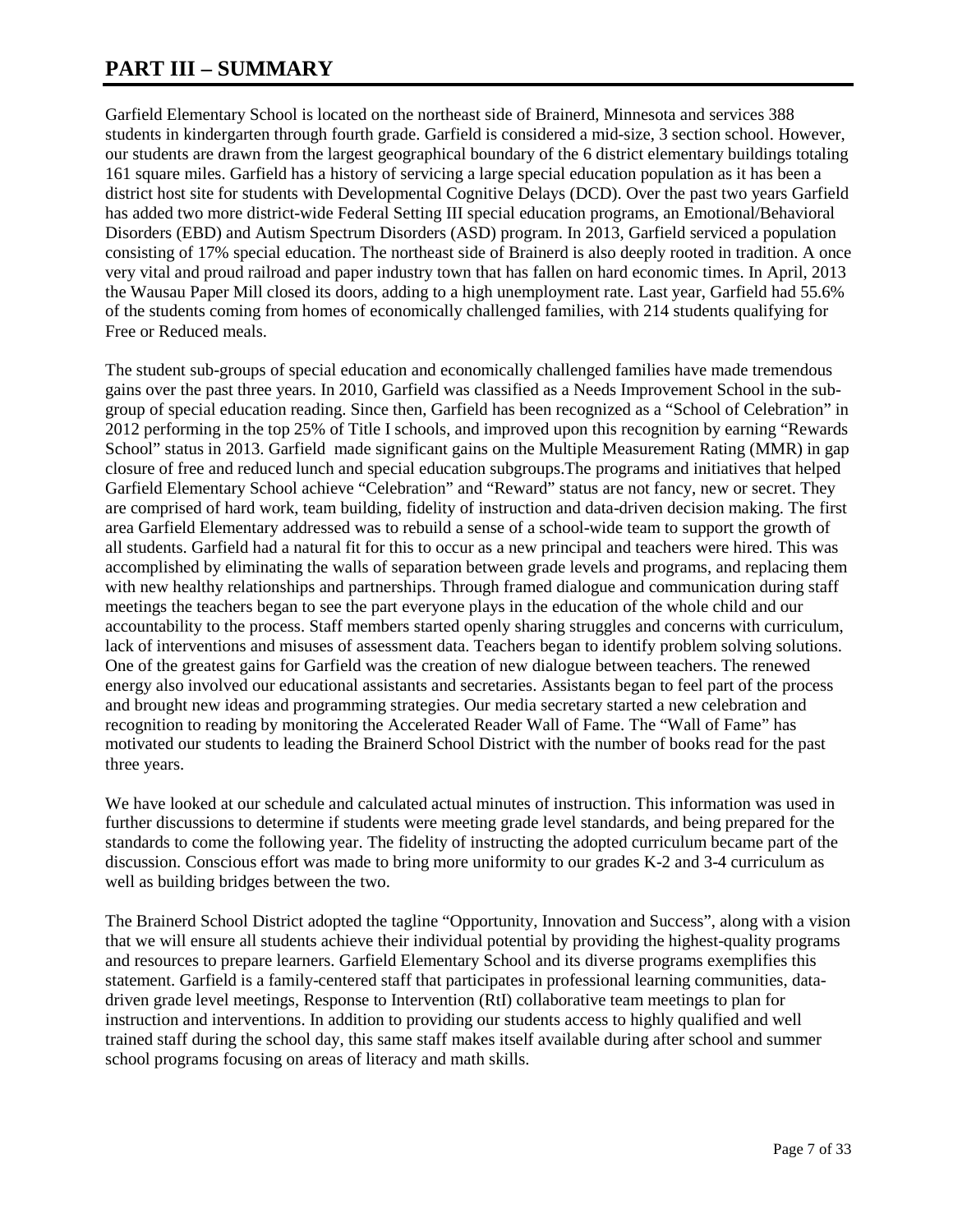Garfield Elementary School is proud of its diverse population and the success it has had in closing the achievement gap. We hold high expectations for all of our students and we encourage them to achieve to their fullest potential each and every day. We believe our school is a family and the nomination of Garfield as a Blue Ribbon Award School is a great honor. If we would be selected as a Blue Ribbon School, it would solidify the hard work and dedication put forth by the staff, students and families of Garfield.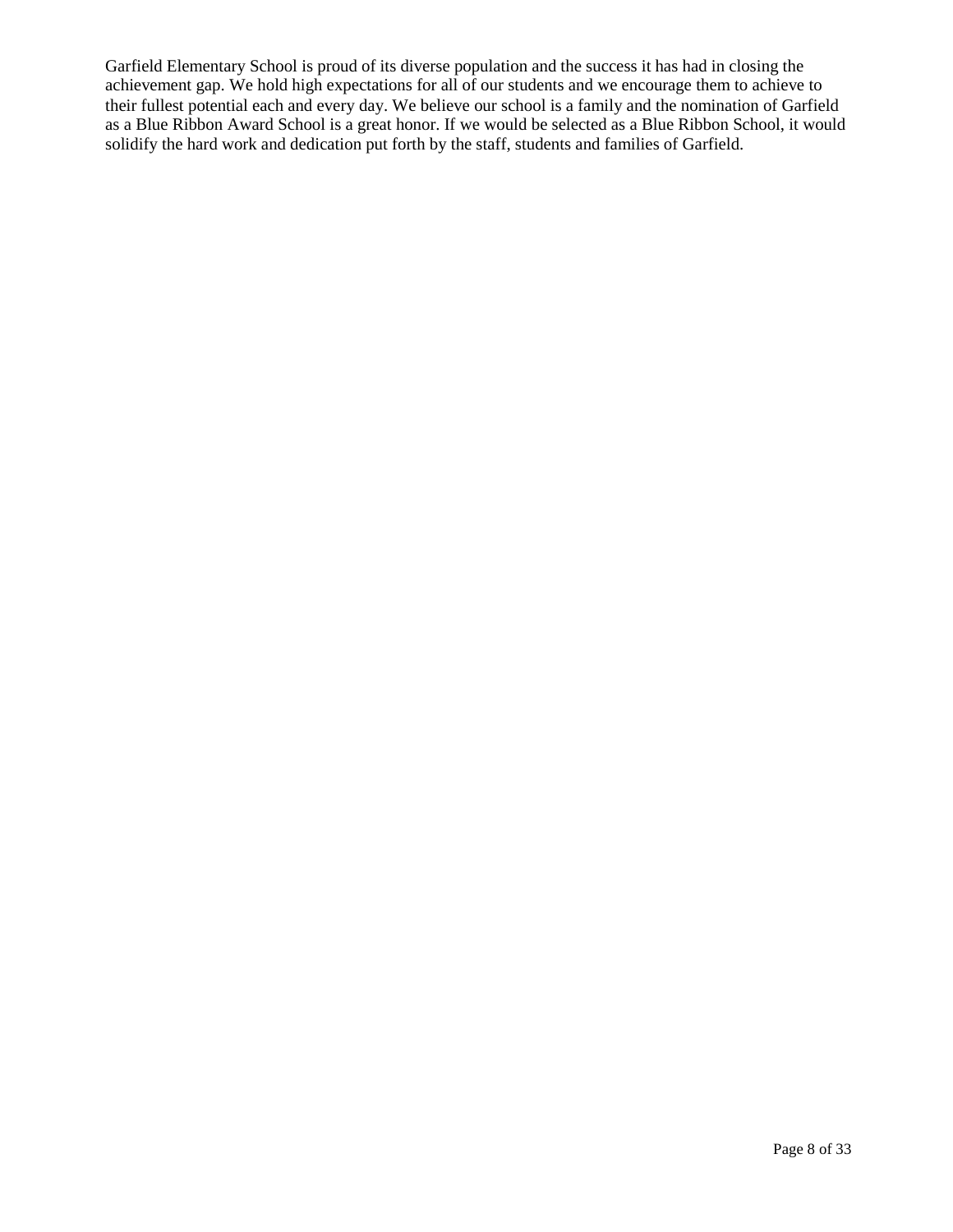# **1. Assessment Results:**

a) The Minnesota Comprehensive Assessments (MCAs) are criterion-referenced tests that annually assess a student's and school's progress in the areas of reading and mathematics. Every spring all third and fourth grade students are given this test. These assessments help schools and districts measure student progress toward our state's academic standards. Student results are reported as measures of proficiency with students scoring in: exceeds standards, meets standards, partially meets standards, or does not meet standards. In 2012-2013, Garfield's MCA scores reflect a drop as a result of the state adoption of a new MCA reading assessment with new rigorous standards. Even though Garfield recorded a drop in percent proficient, we remained higher than the state average and closed the gap between grade level scores and the sub groups of special education and Free and Reduced lunch. This change can also be seen in the area of mathematics between the years of 2009-2010 and 2010-2011. During the change of these assessments the format in which the students were administered the assessments also changed. The assessment format went from a paper/pencil assessment to a computerized version. This change in testing protocol may also reflect a decrease in scores. Having identified the need for a predictive indicator of success on the MCA assessment the district originally chose the NWEA Measures of Academic Success (MAP) which is a nationally normed reference assessment. This assessment provided us good predictability feedback for student proficiency as well as being adaptive allowing for information at each student's instructional level. As we became better at disaggregating data we started looking for a more efficient tool that also allowed for progress monitoring and increased classroom instructional time. In 2012, we adopted the STAR Enterprise assessment for reading and math.

b) Demonstration of significant gains in student proficiency can be attributed to increased understanding of data analysis and improvement of student identification for interventions. In addition to data analysis and intervention processes, consistent assessment practices are being utilized.

Professional Learning Communities enable teachers to work collaboratively to better understand student information and strategies. These meetings happen across the district and include test taking strategies, implementation of interventions, and increased teacher understanding of testing processes and specifications. We are becoming more proficient at early identification of student needs using An Observation Survey of Early Literacy Achievement and Benchmark Assessment System in K-2. We also offer all day every day Kindergarten to all students.

Staff have increased understanding of state standards and have aligned our curriculum processes, including our recent work on standards-based report cards and common assessments. Furthermore, the use of districtlevel pacing guides and mapping of curriculum have been critical for our success. For the past nine years, the Literacy Collaborative and coaching model has provided teachers with a framework that guides instruction and provides resources at each student's individual level.

Students who are identified for additional interventions will receive classroom support during the regular school day and supplemental Targeted Services programming. After school and extended year opportunities are available for our most at-risk students. Several technology resources, including IXL, FASTTMath and Accelerated Reader also supplement these grade level interventions. Lastly, each elementary building is provided support through the Crow Wing County Family Collaborative Service Worker program. These advocates assist students and families with resource needs by providing social, emotional and behavioral skills training.

Achievement losses may in part be attributed to community based factors such as unemployment rates that are higher than the state average. This has resulted in greater regional mobility rates of families, particularly those with with young children. Since Brainerd is the County Seat where various social services are more readily available, there is an influx of families qualifying for free and reduced lunch and/or special education services. Furthermore, there is an increase in limited parental support due to families having to work more than one job. In addition to community factors, achievement losses may be attributed to the school system,

NBRS 2014 **14MN254PU** Page 9 of 33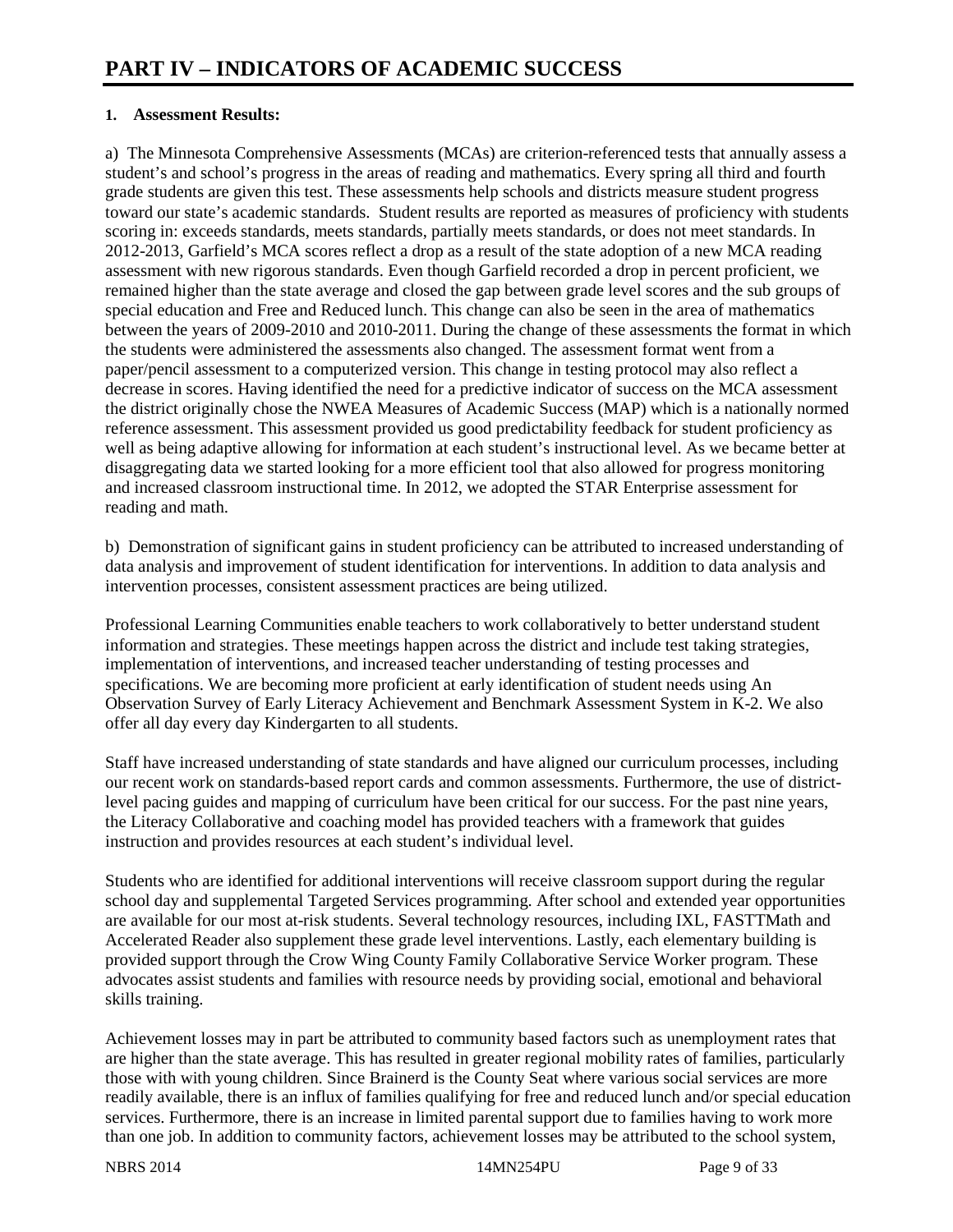such as the failed levy in 2007, which resulted in the closing of two elementary schools and a complete restructure and reassignment of students and staff. In some cases, this resulted in decreased instructional time due to building logistics and budget constraints.

Garfield is using the information obtained from the NWEA and STAR Enterprise assessment to help continue to reduce the gap between the sub groups. Special education teachers and Title I intervention teachers review the assessment results with grade level teachers to best determine the level of services, curriculum and interventions to meet the student needs. The combined team planning and assessment review has also developed a better understanding of the core standards expected at each grade level. The grade level expectations are routinely discussed during data retreats. These discussion revolve around how to meet the expectations for all learners not how to lower them.

# **2. Using Assessment Results:**

Various assessments are used in a cyclical fashion to examine our district programming, provide staff development, inform instructional practice and provide intervention. The following list includes specific assessments utilized:

An Observation Survey of Early Literacy Achievement (K, 1, 2), Benchmark Assessment System (K, 1, 2), STAR Enterprise (grades 1, 2, 3, 4), Minnesota Comprehensive Assessments (grades 3, 4), LEAD21 Benchmarking (grades 3, 4), and Standards Based Common Assessments (K, 1, 2, 3, 4).

District data meetings are conducted three times per year allowing a team of district level administration, building administrators and literacy coaches to analyze current data, discuss staff development needs and determine intervention needs of student learners. Building data meetings are then conducted to analyze current data, discuss needs of the learners through increasing quality of core instruction and the best approach to intervene. The system is monitored through an orchestrated systemic approach utilizing district grade level meetings, professional learning communities, literacy coaching and peer coaching.

For example, once a testing cycle is complete the district literacy director analyzes each elementary school's data in conjunction with their Fidelity of Implementation Tool, prior data meeting notes and goals. While analyzing fall 2012 data the team noticed a need to clarify the components of fluency across the district in both assessing and teaching practices. This finding was confirmed at each building data meeting. Throughout the remainder of the 2012-2013 school year, professional learning community time was devoted to reading and learning how to instruct and assess fluency. Consequently, teachers were more aware and often requested assistance during their coaching opportunities to brainstorm how to teach and intervene with students in need of more fluent behavior. By the spring of 2013 our district data revealed an increased understanding in how to instruct and assess behaviors associated with fluency.

Another district trend revealed in our mathematics data was the lack of proficiency in the numbers and operations standard. As teachers in each of the six elementary buildings were studying STAR data, they noticed a need to supplement the core curriculum and create interventions around numbers and operations. Supplementation was crucial to success of all learners.

The district has many systems in place to communicate with a variety of stakeholders. Teachers inform each parent/guardian of the results of our standards based common assessments, An Observation Survey of Early Literacy Achievement, Benchmark Assessment System and LEAD21 benchmarking through report cards delivered four times per school year. Classroom teachers are required to conduct at least one formal conference and are encouraged to conference when necessity by formal or informal data arises. Central office administration announce the results of MCA's through the community newspaper and the district system accountability report. District administration is required to post the results of the data of An Observation Survey of Early Literacy Achievement and Benchmark Assessment System by completing and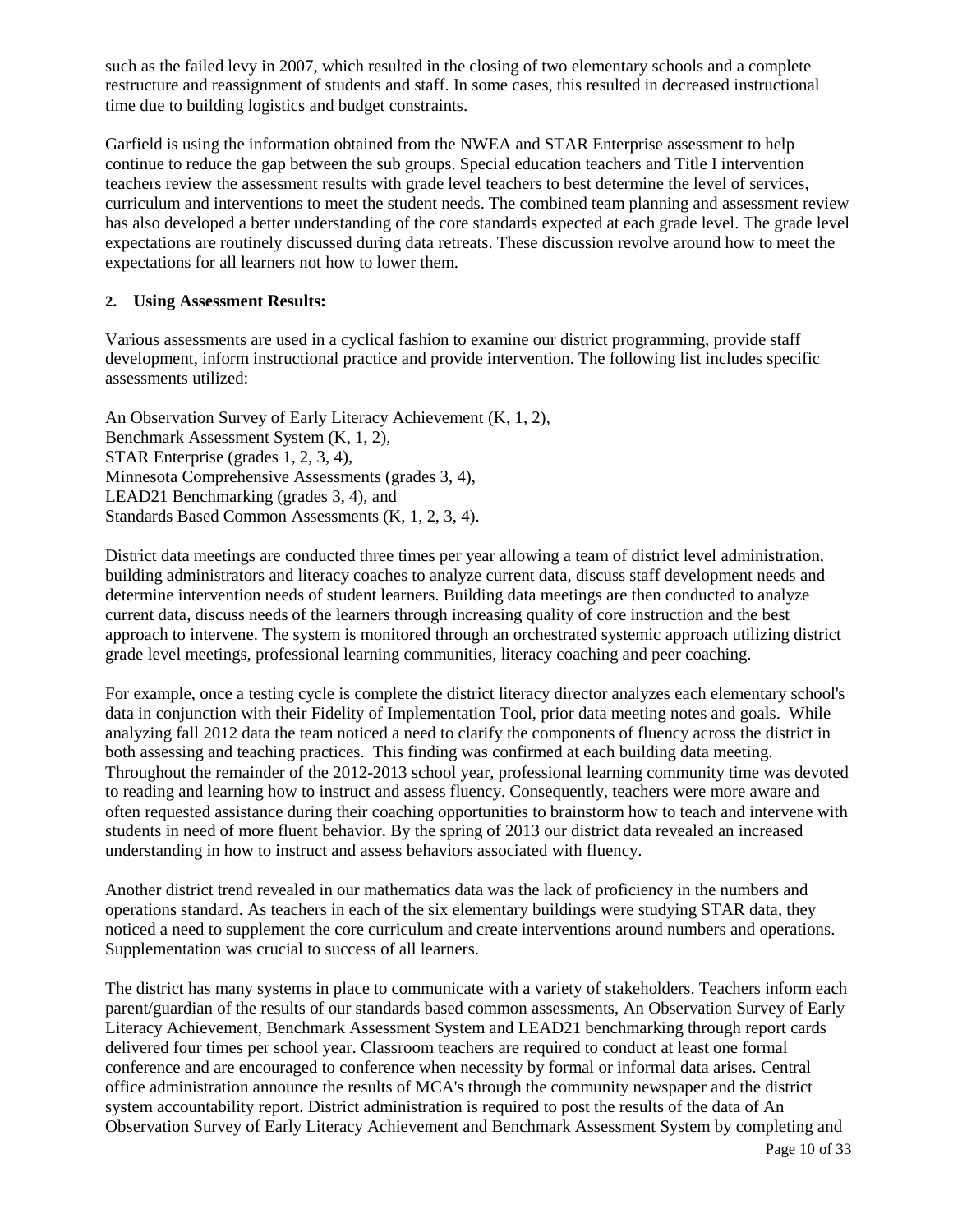posting the Minnesota Department of Education's Read Well By Third Grade Report data on the Brainerd Public School's website.

# **3. Sharing Lessons Learned:**

Brainerd Public Schools support highly qualified staff through shared building and district initiatives. Probationary staff receive orientation, mentoring, and on-going training. Our entire staff are provided time to meet regularly as grade level teams. Data retreats are conducted to analyze assessment results and identify students for interventions. We have a three tiered RtI process where staff plan interventions at the classroom, grade and building levels. Professional learning communities meet monthly to review data, address successful instructional strategies and analyze curriculum effectiveness. K-4 Literacy Coaches are assigned to each site to guide and coach all teachers in data-driven instructional decisions. Educational assistants are required to have a minimum of a two-year post-secondary education or the district provides state certification (Para elink). Assistants are also provided district and site level training throughout the school year in conjunction with the Special Education Co-op, Title I, and building level leadership offerings.

District grade-level meetings are scheduled three times annually to support curriculum, instructional practices, and student achievement. District level data retreats occur throughout the year to analyze trend results and identify successful instructional strategies and ensure alignment to state adopted standards. As part of a Special Education consortium, K-12 RtI successes are collaboratively shared across building levels. District Title I staff meet throughout the year to assess implementation and progress monitoring of student growth and gap closure. Frameworks of Poverty trainings are provided for staff to develop understanding for our low income families. The district selects several teachers for leadership and focused study in the areas of math, science, literacy, and gifted-talented. These individuals have leadership roles in regional and state affiliations. Best Practice strategies and programs are highlighted through extended year training opportunities. These courses align with site, district, and individual Quality Compensation (Q-Comp) professional development goals. District building leaders participate in several job-embedded leadership opportunities. The focus of these meetings is collaboration around district initiatives, a time for sharing progress toward long-range goals, and training opportunities.

Located away from a metropolitan area, Brainerd Schools have established a cohesive process of supporting and training staff. From all the previously mentioned initiatives, we also address our needs by securing nationally renowned presenters, providing best practice "train the trainer" models, and developing internal systems.

# **4. Engaging Families and Community:**

Garfield is committed to strong family and community partnerships. This partnership is witnessed in the great support we receive from volunteers. Our Parent Teacher Association (PTA) is also committed to promoting Garfield and the opportunities available to volunteer by hosting a Back to School Ice Cream Social, Book Fair, Family Fun Night activities including Bingo, Movie Nights, Fathers Reading Every Day (FRED), "I love to Read Month" activities, and by hosting a Spring Carnival every other year. The PTA is committed to bring one family activity per month to the students of Garfield. These activities have been very successful in getting families interested in the everyday activities of their children at school. The PTA also supports the students and staff at Garfield through its fundraising efforts. Each year the PTA makes a strong financial commitment to our Media Center and to one large project. One such project brought interactive boards to our third and fourth grade classrooms and short throw projectors to all classrooms.

Garfield also has community involvement as we work with Lutheran Social Services and the Foster Grandparent program. We have three Foster Grandparents working with our students. Area churches support Garfield through clothing donations for our needy students helping make sure they have warm jackets, hats, and gloves. Garfield also pulls in many volunteers from the business community through the Junior Achievement Program. We have 100% of our classrooms participating. This program is supplied through the National Alliance Joint Powers (NJPA). We are also in partnership with NJPA through our Collaborative Worker who assists staff, students and Garfield families in meeting their needs whether it be clothing,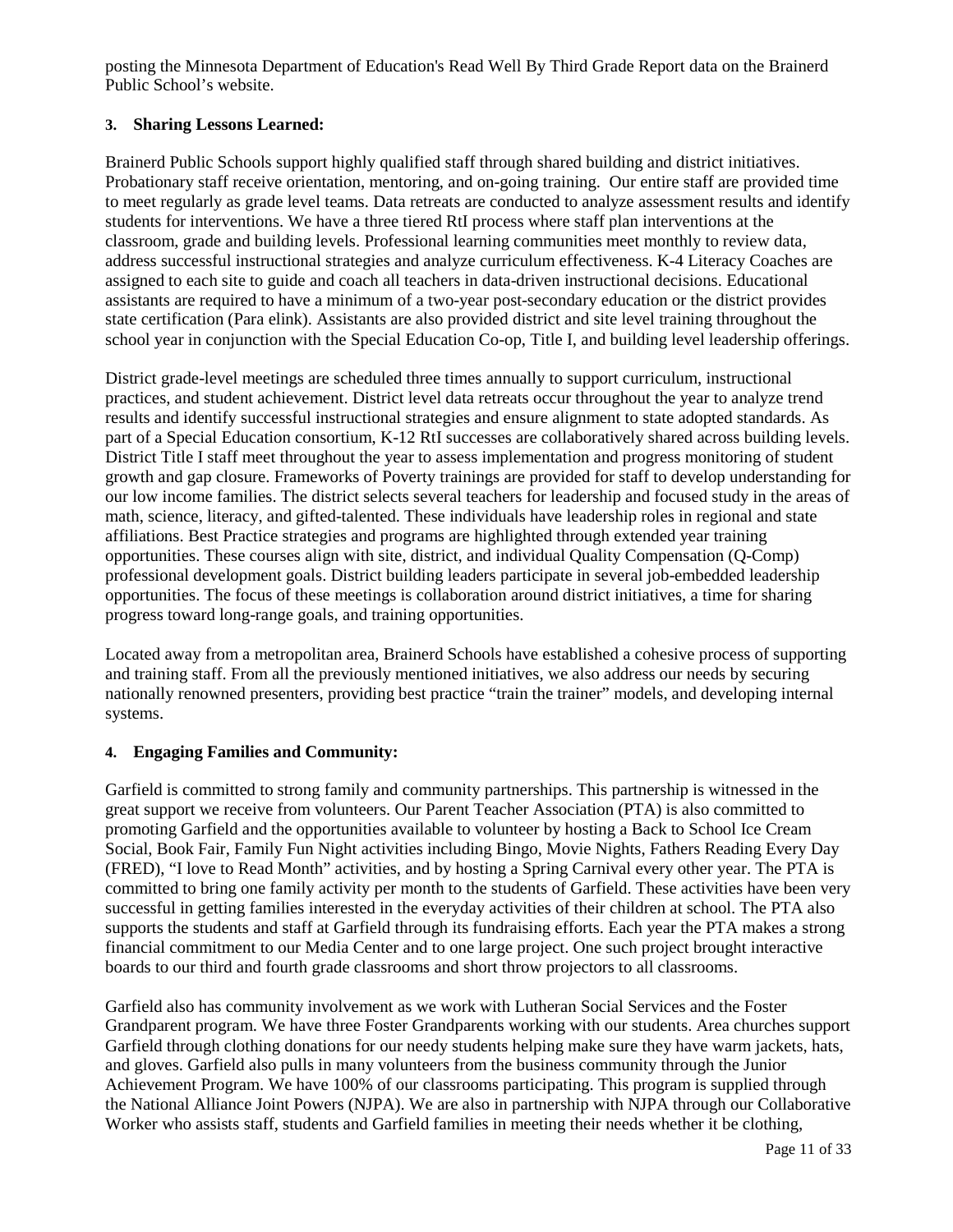housing, insurance or transportation to name just a few. We are also fortunate to have Central Lakes College in Brainerd as their students provide many service areas for our students as part of their education, such as the dental hygiene and nursing programs.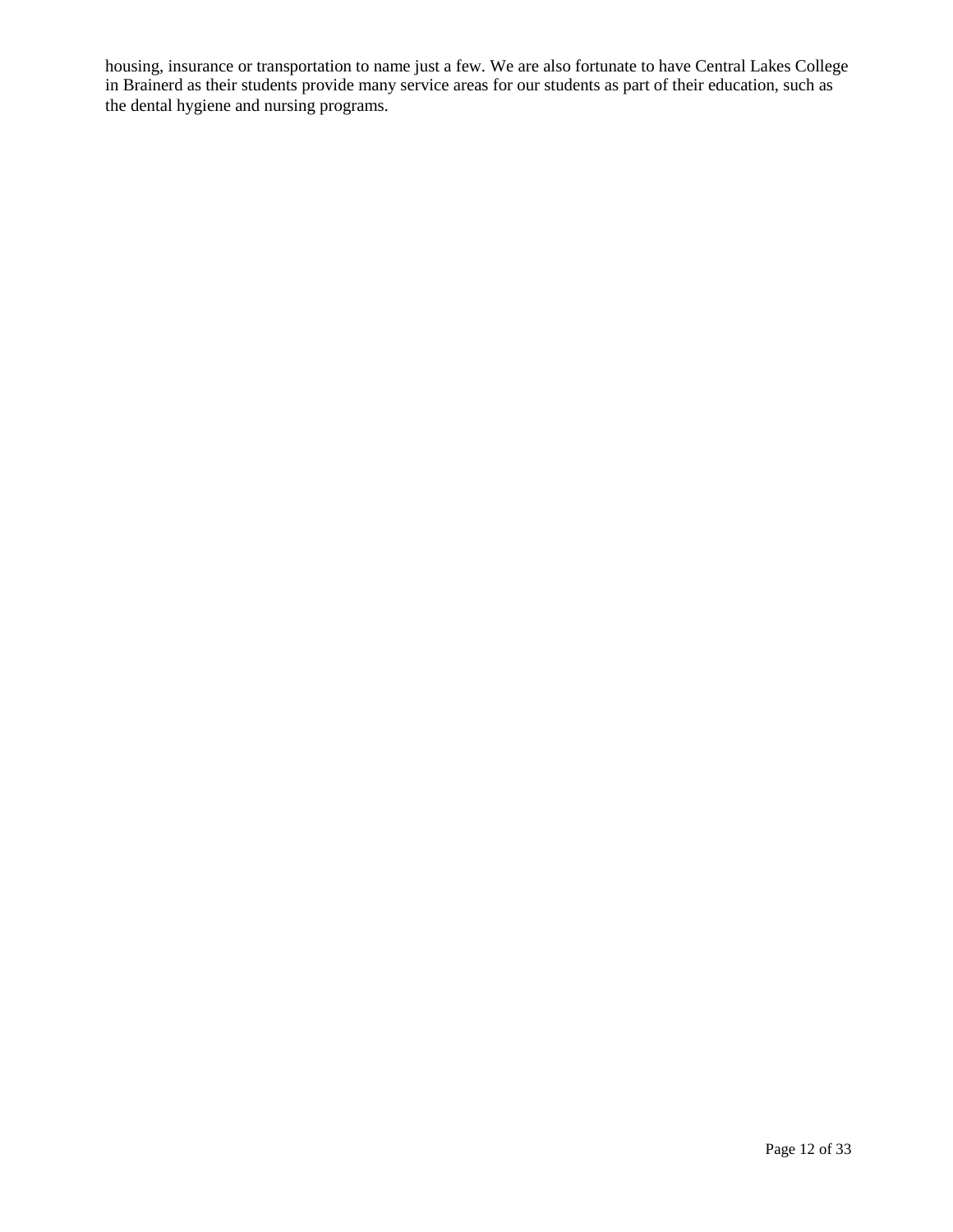# **1. Curriculum:**

Brainerd Public Schools uses a seamless, articulated K-12 curriculum process whereby each curricular area is examined on a cyclical basis for alignment with state and national standards. Representatives from all levels of the system design core curricula around critical learning standards, research, best practice and differentiation. In order to ensure a system-wide approach, teams of teachers have worked to develop common summative and formative assessments aligned with Minnesota academic standards. At district curriculum meetings teachers examine student achievement data and the implications to local curriculum. This system-wide approach to curriculum development, delivery and assessment assures equity of instructional opportunity and learning for all students regardless of demographics.

Differentiated curricula for reading/English language arts were adopted after extensive study of both the Minnesota standards/Common Core State Standards and best practice literacy research. Kindergarten through grade four curricula provide daily reading and writing opportunities in phonemic awareness, phonics, comprehension, fluency and vocabulary in both literature and informational texts. A well-defined schedule of common formative and summative assessments, along with daily observations, provide teachers with the data they need to determine progress toward mastery for individuals and classrooms. A district literacy trainer/coordinator and a literacy coach provide professional development and support for classroom teachers in our continuous improvement model.

The mathematics curriculum focuses on the conceptual understanding of mathematical topics and the development of students' higher-order thinking skills. A strong emphasis is placed on hands-on activities, discovering multiple approaches to mathematical procedures and problem solving through a spiraling format. Multiple opportunities for reteaching and practice, along with strategic administration of formative and summative assessments, monitor progress and measure achievement of the Minnesota Academic Standards in Mathematics.

The science curriculum is research based and developed at The Lawrence Hall of Science, University of California, Berkeley. The science program is designed to meet the challenge of providing meaningful science education for all students and to prepare them for life in the 21st century. The district has been actively engaging students in the nature of science and engineering, physical science, life science and earth science through active participation in science experiences rooted in scientific inquiry.

After studying the Minnesota Academic Standards for Social Studies, the majority of the standards were embedded in the language arts curriculum. Additional materials were purchased to ensure teachers had the necessary resources for full implementation of the standards. Students learn to think critically about important issues, problem solve, engage in inquiry and communicate findings within the required strands of citizenship and government, economics, geography and history.

Media specialists and teachers work collaboratively to develop activities within the core curriculum using the National Education Technology Standards (NETS) for students. The focus is on digital citizenship, evaluating and selecting information sources, innovative thinking and guided inquiry. Technology experiences are offered throughout the day in labs and classrooms using a variety of devices. The visual and performing arts curriculum relies on research from the National Arts Standards and the Minnesota Perpich Center for the Arts. A formalized visual arts curriculum was developed and is delivered in all grades. Key essential learnings include elements of art, principles of design, perspective, history and culture, critical thinking, creative expression and media. The National Standards for Music Education were used to choose a performing arts curriculum that provides activities so students will learn foundations as well as the artistic process of creating, performing, and responding.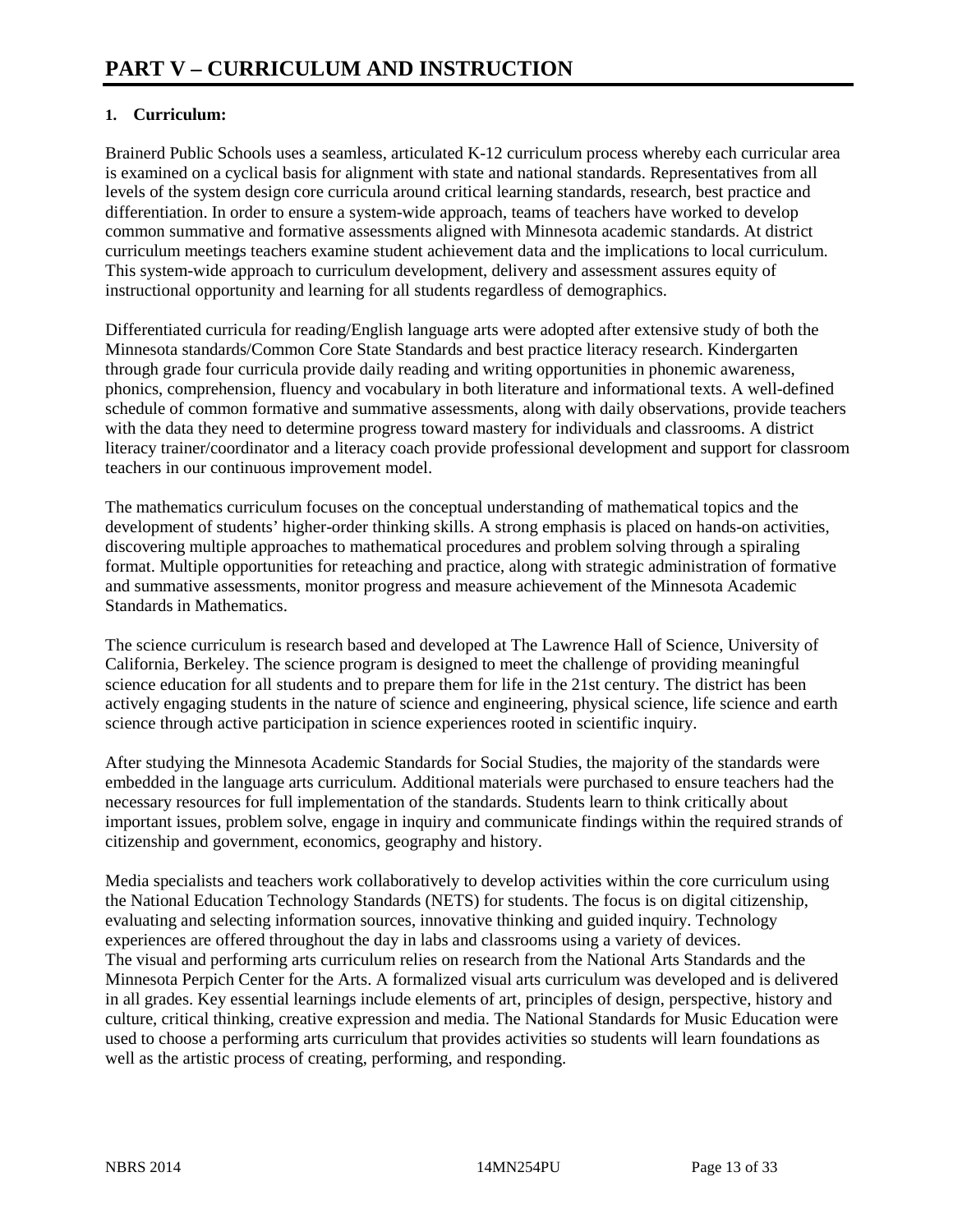The physical education and health curricula is based on the American Alliance for Health, Physical Education, Recreation and Dance. The core standards promote physically literate students who have the knowledge, skills and confidence to enjoy a lifetime of healthy physical activity. The health curriculum develops knowledge of nutrition, safety practices and health promotion.

# **2. Reading/English:**

In 1994 Brainerd Schools became a training site for Reading Recovery®, an intensive short term intervention for struggling first graders. Data generated from the implementation of Reading Recovery led to the recognition that substantial changes were needed to improve core literacy instruction for ALL students. Teachers and administrators spent a year researching best practice in literacy instruction. University affiliation engaged us with a national network bringing current research to teachers through a tiered coaching professional development model and allowed for common instructional language. In 2001, a K-5 literacy framework was piloted and subsequently implemented with assistance from a Comprehensive School Reform Grant. Professional Learning Communities and literacy coaching were established in 2003- 04. This dynamic growth model informs and sustains literacy training in a continuous-improvement, capacity-building model. An Observation Survey of Early Literacy Achievement, text leveling, common assessments, NWEA, MCA, and STAR Enterprise provide data for problem solving teams to:

Strengthen instruction for all learners through intensive inquiry based professional development. For example, a team of district administrators, school leaders and coaches analyzed data. A trend indicating a plateau in growth regarding long vowel patterns was apparent. This resulted in system-wide professional development around word study application to reading and writing.

Interventions have been provided for over- and under-performing students through individualized and small group instruction. For example, based upon results from the letter identification task, kindergarten learners were identified to receive intensive instruction that was progress monitored with a progressive teaching protocol.

Instruction is based on the gradual release model - whole group, small group to independent application. Data-informed decisions determine which strategic actions to teach during whole group mini-lessons in reading and writing workshop. Based upon running records of oral reading, a teacher observed readers decoding words but not reading fluently. A shared reading mini-lesson taught readers how to group words together in meaningful phrases.

Strategic actions are reinforced in small group guided reading and writing lessons. A guided reading lesson was designed to address dysfluent reading by adjusting text level and prompting for behaviors previously taught in the whole group mini-lesson.

Learners apply previously taught literacy behaviors independently. Phrasing strategies are encouraged in independent reading. The teacher confers with students to check for application.

Assessments facilitate a bridge between theory and instruction, based on Marie Clay's literacy processing theory. Teachers incorporate differentiated methods of instruction to teach complex strategic actions used by successful readers and writers.

# **3. Mathematics:**

The mathematics curriculum at our school for the last 20 years has been the Everyday Mathematics series. This program provides conceptual understanding through activities and multiple approaches to mathematical problem solving through a spiraling format. The format allows students to practice concepts and skills throughout the year. Spiraling supports reteaching concepts a student may not have mastered. For students who have previously mastered concepts, this instructional method provides independent practice for higher level enrichment. A variety of teaching methods, questioning strategies and hands-on activities are used to teach skills at various levels. Students are asked to respond to questions orally, in written or picture form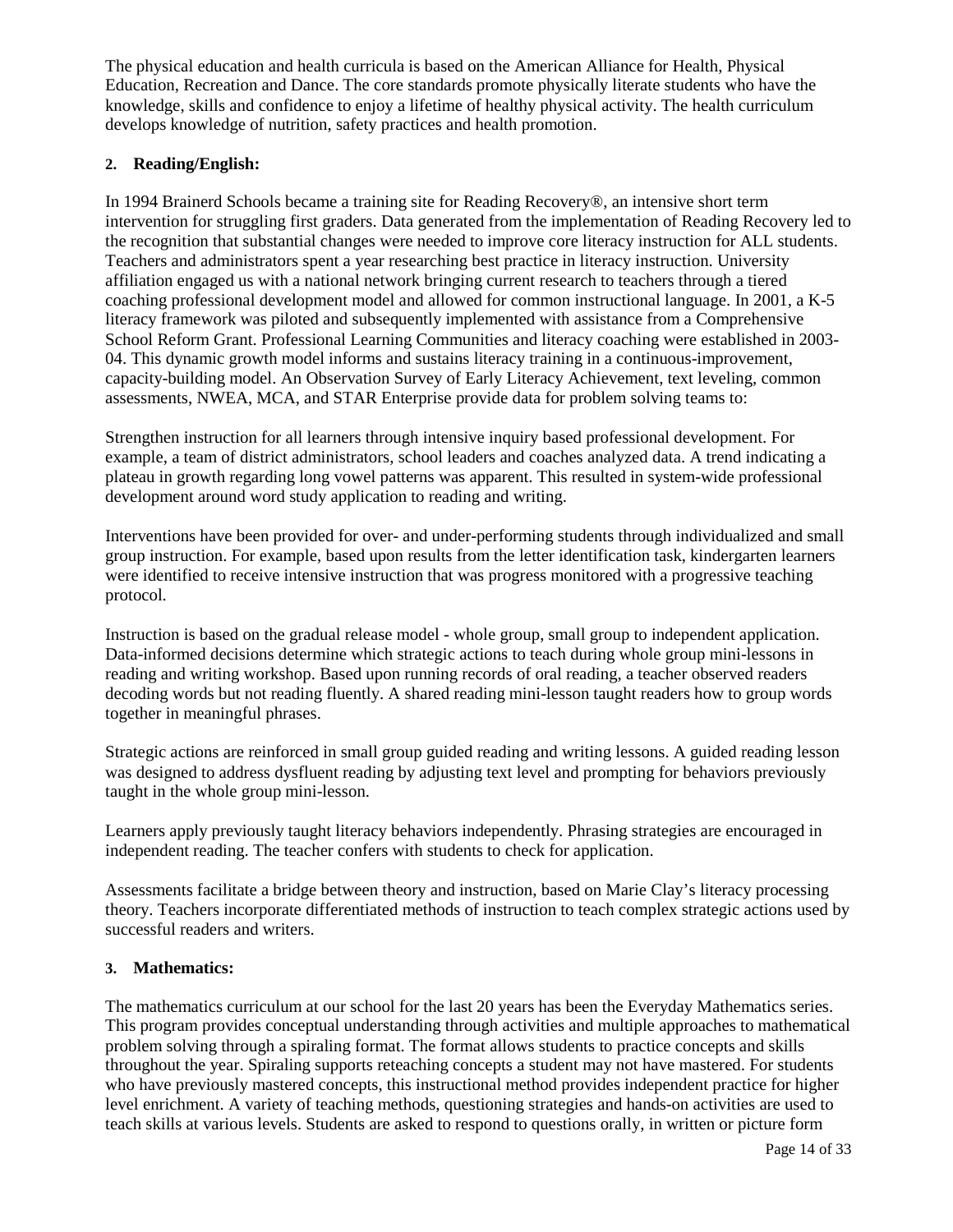and with manipulatives. Students are flexibly grouped to meet their academic needs - whole group, small group, and with one-to-one support..

Formative and summative assessments are administered frequently in order to measure mastery of the Minnesota Mathematics Standards and to monitor progress. In addition to classroom assessments, which are aligned to the standards-based report card, standardized tests are used to help determine the level of mastery towards grade level benchmarks. In the past, Northwest Evaluation Association (NWEA) tests were administered fall, winter and spring as the district benchmarking tool. Currently, the STAR Enterprise tests are used in that capacity. Students also take the Minnesota Comprehensive Assessments in Mathematics. Computer based assessments give teachers immediate feedback for instructional planning, evaluating curriculum and measuring student achievement.

Students at all levels are provided opportunities for success. Within the classroom, students share and compare solutions through oral presentations, the use of marker boards and various technological platforms. Multiple interventions are employed to meet the individual needs of students not achieving at grade-level standards. Specific software provides additional support for fact fluency. Special Education teachers, Title I teachers and paraprofessionals work to support student success. Students with special needs who need additional math instruction are also given time in resource rooms where special education teachers modify and supplement instruction. Everyday Math, Saxon and Equals are the most common supplemental materials used. Targeted services are also provided after school and during summer to pre-teach concepts and close academic achievement gaps.

# **4. Additional Curriculum Area:**

Garfield Elementary School provides and fosters opportunity, innovation and success in science education by fully implementing the Full Option Science System (FOSS). This program is dedicated to the improvement and learning of science and provides opportunities for students to increase their capacity to think critically. Scientific knowledge advances when students use observation skills, test ideas in logical ways, and generate explanations that integrate new information into an established order. Students discover what is known (content) and how it became known (process). Students are given opportunity to learn important scientific concepts, to be innovative, to think critically and construct new ideas and thoughts through inquiries, investigations and analyses. Students are engaged in these processes as they explore the natural and the man-made worlds.

Students are accountable for standards that focus on four main strands of science: Nature of Science and Engineering, Life, Earth and Physical Science. For example, a Kindergarten standard includes learning how living things are diverse with many different observable characteristics. The Trees Module is used to foster this learning. Each classroom is given a real tree, allowing students to observe its many characteristics. The classroom tree is planted at the district school forest. Learning continues as they observe its growth in subsequent years. In grade four, students study how rocks and earth materials may vary in compositions. The Earth Materials Module provides investigations allowing students to observe physical characteristics of earth material. Students focus on examining and dissecting earth materials using scientific tools to understand the physical properties of earth materials. A common assessment is given at the end of each module.

The district supported professional development by providing a teacher on special assignment who mentored teachers and assured resource allocation as the program was implemented. Additional professional development opportunities were provided. These initiatives have provided students with a solid foundational and comprehensive science education, supported staff and have ensured that all staff were given the necessary resources to deliver a premier elementary science program.

This additional curricular area was chosen because of the illustration of the alignment of a research-based, hands-on, inquiry driven curriculum, high quality staff development and exceptional levels of student achievement. The Minnesota Comprehensive Assessments in Science are administered annually in grade five. The test is a culmination of grade three, four and five Minnesota Academic Standards for Science. On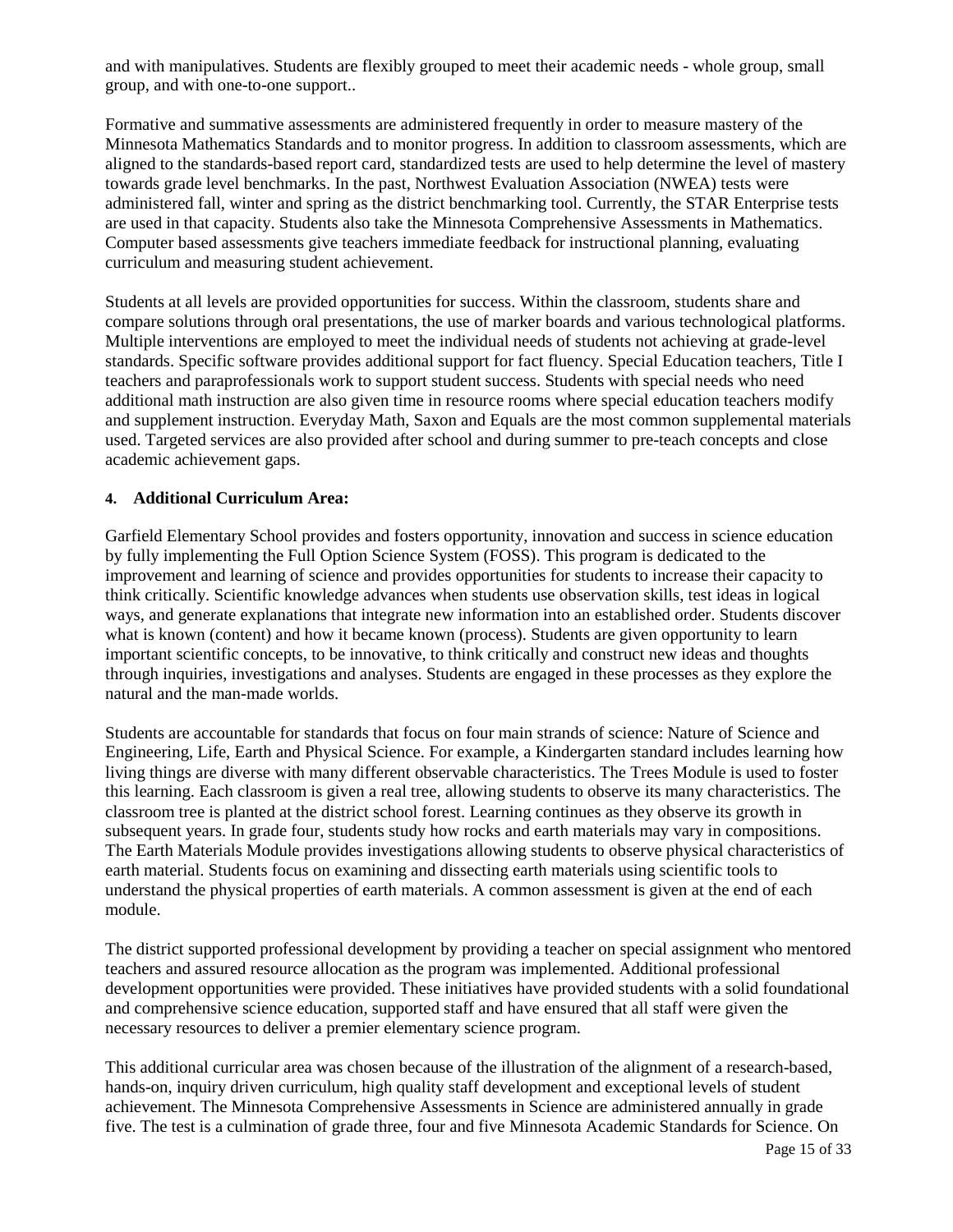the 2013 MCA Science test, district grade five students scored 84.5% proficiency, consistently scoring above the Minnesota state average of 59.7%.

# **5. Instructional Methods:**

In core curricula areas differentiation is embedded in each program. In reading/language arts the use of guided reading is core to the instructional model and is enhanced through leveled materials and technology. Hardware was provided for each classroom to enhance differentiated skill development, assessment, and inquiry. A data warehouse is provided to track individual student achievement and result of interventions.

Students who qualify for Title 1 are provided research based programs. Programs are aligned with district curriculum and state standards. Delivery of services is determined based on student needs and abilities. Interventions vary from small group to one-on-one instruction and occur in both classroom embedded and pull out formats.

Special education teachers collaborate with classroom teachers to provide the necessary accommodations and modifications to maintain placement of students with disabilities in the core instruction. In addition, special education teachers provide supplemental instruction and monitor individual progress to meet student needs. Assistive technologies such as smart pens, scanning apps, talk to text and interactive books continue to allow more struggling learners to grow in the core.

Brainerd Public Schools most capable learners encounter numerous opportunities for differentiation beginning at the elementary level. Embedded in each curricula area are differentiation options for classroom teachers to implement. In addition, the district assesses all kindergarten students with the CogAT 7 screening form, an abbreviated cognitive abilities test. Based on the data gathered from this assessment, student academic need is addressed with a 4 Tier model. Tier I is general differentiation that occurs day to day as a student interacts with a variety of curriculum. Tier II allows for students that show ability in a certain unit of study to encounter a specific modification that challenges them further. Tier III provides regular opportunities in small cluster groups and is focused on reading and math. Identified curriculum might include Junior Great Books and M3 Math. Tier IV is defined by our AGATE Academy, a schoolwithin-a-school model for grades 1-4. Students that qualify for this level of programming encounter opportunities for subject acceleration and enrichment on a daily basis.

# **6. Professional Development:**

Brainerd Public Schools staff development approach is dedicated to providing opportunity through which educators acquire or enhance the knowledge, skills, attitudes and beliefs necessary to create high levels of learning for all students. The district employs a multi-layered approach and job-embedded staff development opportunities. A district-wide committee establishes a district direction. Site-levels enhance the district base and address unique needs of their respective buildings and teachers to support best-practice school improvement.

District staff development supports teachers becoming students of the profession by continually renewing and learning for professional growth; improved student learning and achievement. Summer training opportunities include training for all staff to support special education students, improving utilization of technology for instruction and assessment of student understanding, literacy instruction and data collection, curriculum alignment for all content areas and working with disadvantaged students. The staff development from these trainings transition into the individual school goals based on the diversity and challenges of their student demographics.

Special education leaders and teachers play vital roles in grade level and professional development meetings both at the building and district level. Special education professional development goals continue to focus on instructional strategies and approaches based upon each student's unique needs. There is more collaboration between general education and special education teachers than ever before; it is about building capacity in all learners. New and veteran special education teachers go through extensive learning prior to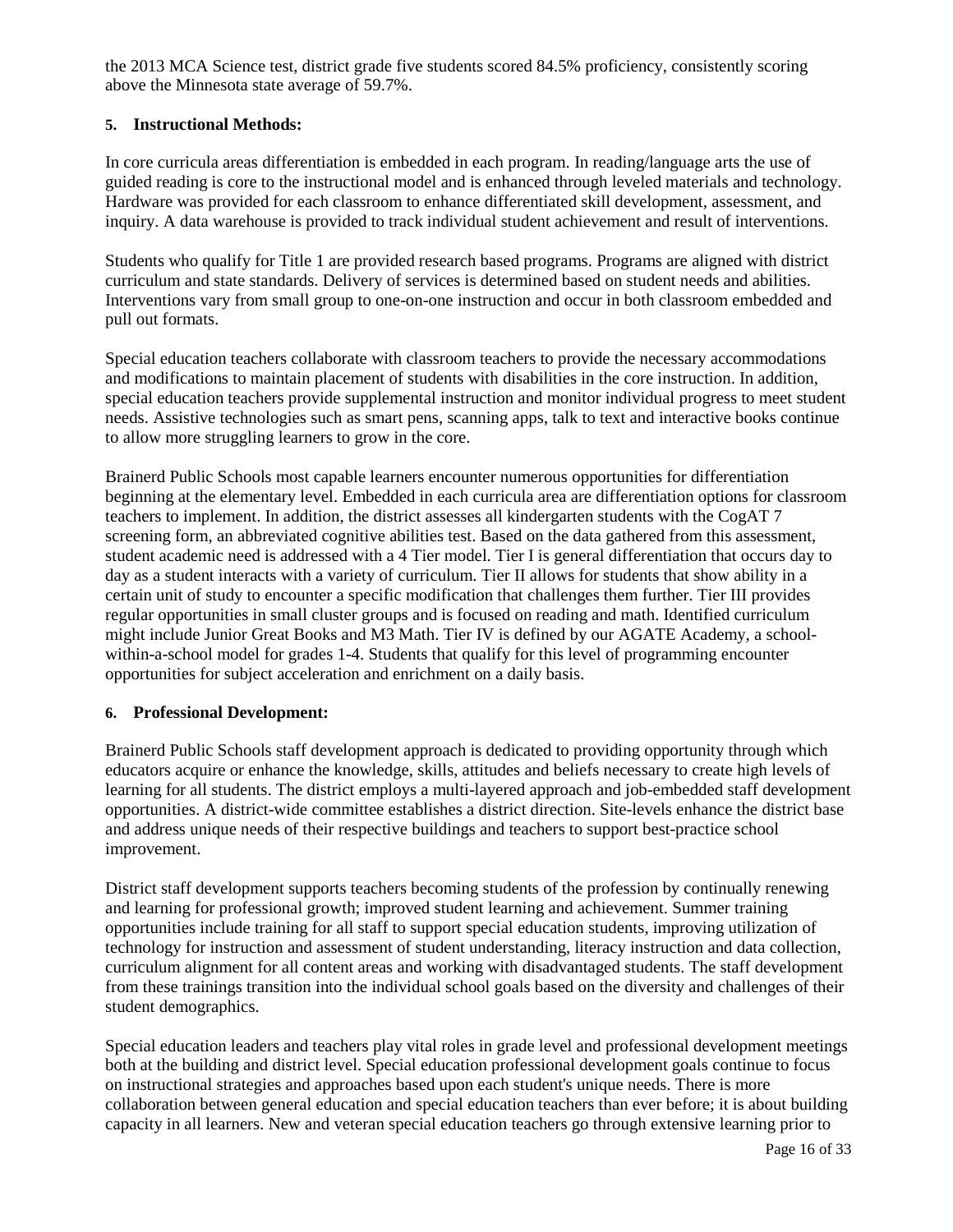the start of each school year. Assessment, differentiation strategies, executive functioning and classroom impact are covered.

The job-embedded staff development process is supported by Minnesota's Quality Compensation network. This job-embedded staff development program is centered around: site goals for improved student achievement, focused peer learning communities where data is analyzed and best-practice instruction is researched and individual peer coaching where individuals set personal growth goals and coaches observe lessons and collect instructional data.

Peer observation, and probationary teacher mentorship, has primarily focused on literacy at the K-2 level, while at grades three and four peer coaching is more general to best-practice instructional techniques and classroom management. In both cases however, observations and feedback are completed in the context of individual teacher goals. Teachers support one another toward improvement and achievement of individual and school-wide goals. Teachers use feedback from formal and informal peer observations, self-evaluations and student assessment data in choosing further professional development training.

# **7. School Leadership**

Garfield Elementary lives behind the belief of data-based decision making. In 2010, a new principal and literacy coach were hired and shared in the responsibility of expanding the use of data to the everyday decisions made with curriculum, teaching and interventions. As the new leadership organized grade level data meetings and focused building wide staff development around data and instruction a new learning atmosphere took hold and a shared responsibility emerged. Several shared leadership committees were established including: a Site Team, Literacy Leadership Team, and a Response to Intervention Team.

Our building Site Team works to improve school culture and provide a safe learning environment for all. They oversee the school improvement process and work diligently to provide memory-making opportunities and celebrations of student successes. One of the biggest undertakings of the site team was the restructuring of the school schedule to ensure quality minutes of instruction in literacy and math, as well as to provide common planning time for grade level teams. Garfield established a Literacy Leadership Team to coordinate the needs and the transition between two literacy programs. The team expresses literacy "wonderings", establish goals, reviews data, and problem solves. The literacy team has brought unification to the literacy programs at Garfield. Our Response to Intervention (RtI) Team is the gateway to our Child Study Team. The RtI team consist of a very diverse group made up of classroom and intervention teachers, school psychologist, family collaborative worker, and principal. The team is responsible for reviewing data, establishing and tracking interventions before any further restrictive process can begin with the Child Study Team.

Shared leadership is also evident in the teacher-led monthly Professional Learning Communities (PLCs). During the PLCs a focus is maintained on student learning and the professional development of best practices. Garfield has been very fortunate to have several teacher leaders and district trainers. Garfield was one of the pilot sites for the intermediate literacy program Lead 21. We have the district literacy trainer as our building level coach and the regional Reading Recovery (RR) trainer as one of our RR teachers. This year, Garfield had three teachers across grade levels pilot a new math curriculum.

Garfield's shared leadership is not just limited to teachers. We also share leadership with students. Garfield has a student ambassador program that runs similar to a student council. The membership is comprised of two representatives from each fourth grade classroom. These students make valuable input at their monthly meetings with the principal. The student ambassadors help plan activities for "I Love to Read Month" and provide leadership for our Grandparents' Day and Veteran's Day Celebration.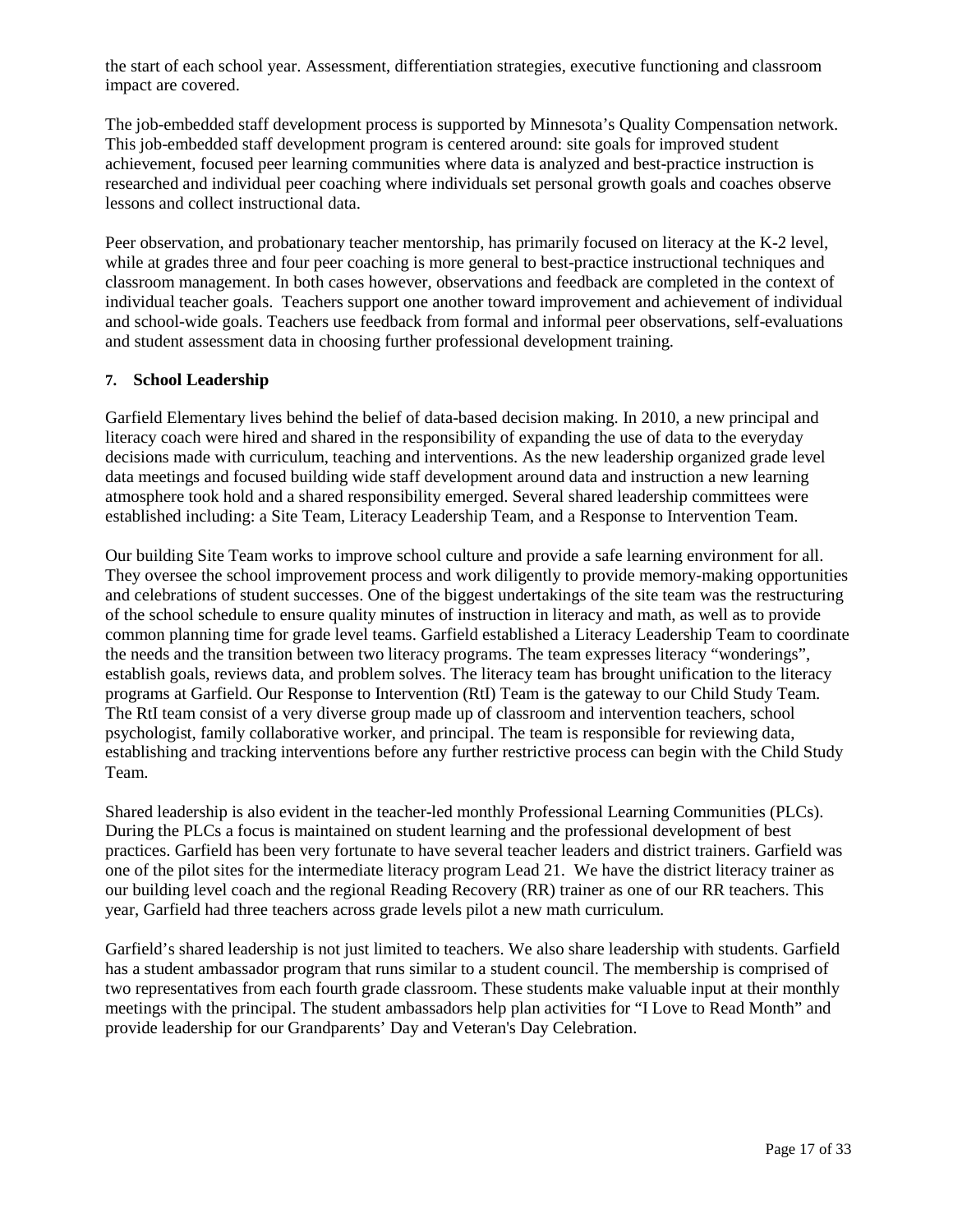# **STATE CRITERION--REFERENCED TESTS**

**Subject:** Math **Test:** Minnesota Comprehensive Assessment III

Publisher: **MN Department of Education** 

**All Students Tested/Grade:** 3 **Edition/Publication Year:** 2011

| School Year                                    | 2012-2013      | 2011-2012      | 2010-2011 | 2009-2010 | 2008-2009 |
|------------------------------------------------|----------------|----------------|-----------|-----------|-----------|
| Testing month                                  | Apr            | Apr            | Apr       | Jan       | Jan       |
| <b>SCHOOL SCORES*</b>                          |                |                |           |           |           |
| % Proficient plus % Exceeds                    | 76             | 77             | 61        |           |           |
| % Exceeds                                      | 24             | 16             | 23        |           |           |
| Number of students tested                      | 79             | 83             | 79        |           |           |
| Percent of total students tested               | 98             | 100            | 94        |           |           |
| Number of students tested with                 | $\overline{2}$ | $\overline{0}$ | 5         |           |           |
| alternative assessment                         |                |                |           |           |           |
| % of students tested with                      | $\overline{2}$ | $\overline{0}$ | 6         |           |           |
| alternative assessment                         |                |                |           |           |           |
| <b>SUBGROUP SCORES</b>                         |                |                |           |           |           |
| 1. Free and Reduced-Price                      |                |                |           |           |           |
| Meals/Socio-Economic/                          |                |                |           |           |           |
| <b>Disadvantaged Students</b>                  |                |                |           |           |           |
| % Proficient plus % Exceeds                    | 67             | 66             | 55        |           |           |
| % Exceeds                                      | 16             | 7              | 23        |           |           |
| Number of students tested                      | 49             | 44             | 40        |           |           |
| 2. Students receiving Special                  |                |                |           |           |           |
| <b>Education</b>                               |                |                |           |           |           |
| % Proficient plus % Exceeds                    | 60             | 42             | 31        |           |           |
| % Exceeds                                      | $\overline{0}$ | 8              | 15        |           |           |
| Number of students tested                      | 10             | 12             | 13        |           |           |
| 3. English Language Learner<br><b>Students</b> |                |                |           |           |           |
| % Proficient plus % Exceeds                    |                |                |           |           |           |
| % Exceeds                                      |                |                |           |           |           |
| Number of students tested                      |                |                |           |           |           |
| 4. Hispanic or Latino                          |                |                |           |           |           |
| <b>Students</b>                                |                |                |           |           |           |
| % Proficient plus % Exceeds                    |                |                |           |           |           |
| % Exceeds                                      |                |                |           |           |           |
| Number of students tested                      |                |                |           |           |           |
| 5. African-American                            |                |                |           |           |           |
| <b>Students</b>                                |                |                |           |           |           |
| % Proficient plus % Exceeds                    |                |                |           |           |           |
| % Exceeds                                      |                |                |           |           |           |
| Number of students tested                      |                |                |           |           |           |
| <b>6. Asian Students</b>                       |                |                |           |           |           |
| % Proficient plus % Exceeds                    |                |                |           |           |           |
| % Exceeds                                      |                |                |           |           |           |
| Number of students tested                      |                |                |           |           |           |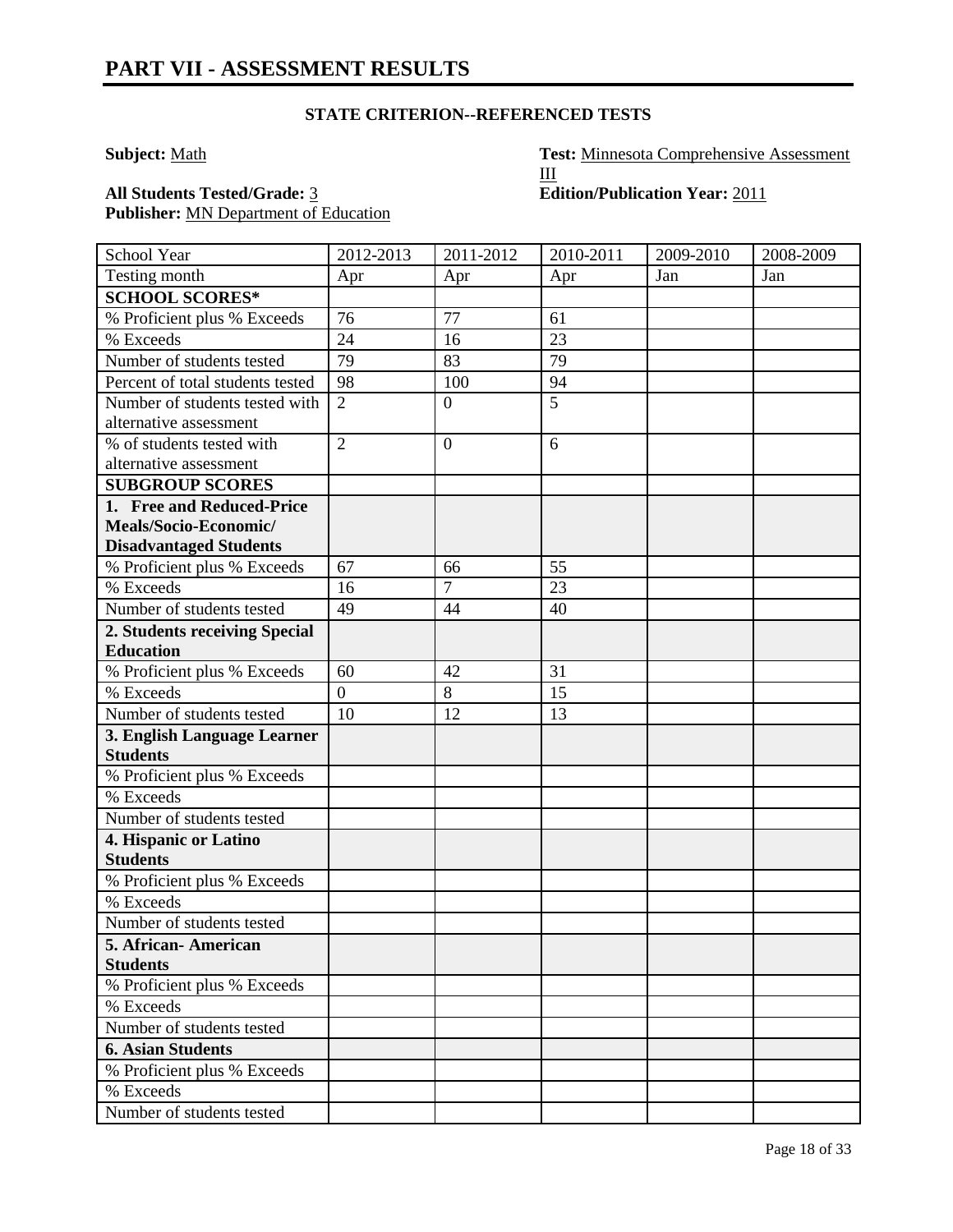| 7. American Indian or            |    |    |    |  |
|----------------------------------|----|----|----|--|
| <b>Alaska Native Students</b>    |    |    |    |  |
| % Proficient plus % Exceeds      |    |    |    |  |
| % Exceeds                        |    |    |    |  |
| Number of students tested        |    |    |    |  |
| 8. Native Hawaiian or other      |    |    |    |  |
| <b>Pacific Islander Students</b> |    |    |    |  |
| % Proficient plus % Exceeds      |    |    |    |  |
| % Exceeds                        |    |    |    |  |
| Number of students tested        |    |    |    |  |
| 9. White Students                |    |    |    |  |
| % Proficient plus % Exceeds      | 78 | 77 | 61 |  |
| % Exceeds                        | 25 | 17 | 23 |  |
| Number of students tested        | 76 | 79 | 77 |  |
| <b>10. Two or More Races</b>     |    |    |    |  |
| identified Students              |    |    |    |  |
| % Proficient plus % Exceeds      |    |    |    |  |
| % Exceeds                        |    |    |    |  |
| Number of students tested        |    |    |    |  |
| 11. Other 1: Other 1             |    |    |    |  |
| % Proficient plus % Exceeds      |    |    |    |  |
| % Exceeds                        |    |    |    |  |
| Number of students tested        |    |    |    |  |
| 12. Other 2: Other 2             |    |    |    |  |
| % Proficient plus % Exceeds      |    |    |    |  |
| % Exceeds                        |    |    |    |  |
| Number of students tested        |    |    |    |  |
| 13. Other 3: Other 3             |    |    |    |  |
| % Proficient plus % Exceeds      |    |    |    |  |
| % Exceeds                        |    |    |    |  |
| Number of students tested        |    |    |    |  |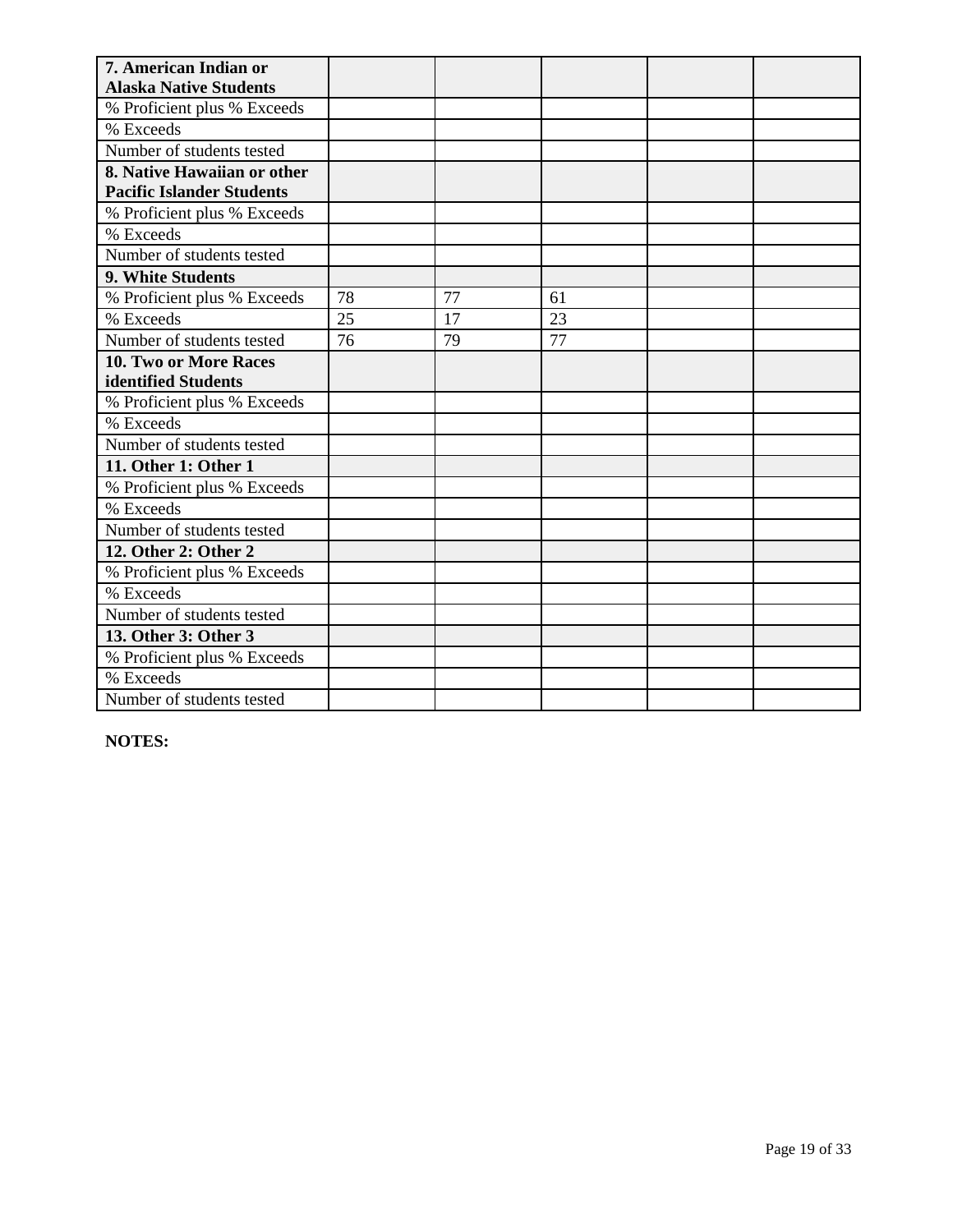# **STATE CRITERION--REFERENCED TESTS**

**Subject:** Math **Test:** Minnesota Comprehensive Assessment  $\underline{\mathrm{II}}$ 

# **All Students Tested/Grade:** 3 **Edition/Publication Year:** 2006 Publisher: **MN** Department of Education

| School Year                                     | 2012-2013 | 2011-2012 | 2010-2011 | 2009-2010    | 2008-2009      |
|-------------------------------------------------|-----------|-----------|-----------|--------------|----------------|
| Testing month                                   | Jan       | Jan       | Jan       | Apr          | Apr            |
| <b>SCHOOL SCORES*</b>                           |           |           |           |              |                |
| % Proficient plus % Exceeds                     |           |           |           | 81           | 92             |
| % Exceeds                                       |           |           |           | 33           | 45             |
| Number of students tested                       |           |           |           | 79           | 83             |
| Percent of total students tested                |           |           |           | 99           | 95             |
| Number of students tested with                  |           |           |           | $\mathbf{1}$ | $\overline{4}$ |
| alternative assessment                          |           |           |           |              |                |
| % of students tested with                       |           |           |           | $\mathbf{1}$ | 5              |
| alternative assessment                          |           |           |           |              |                |
| <b>SUBGROUP SCORES</b>                          |           |           |           |              |                |
| 1. Free and Reduced-Price                       |           |           |           |              |                |
| Meals/Socio-Economic/                           |           |           |           |              |                |
| <b>Disadvantaged Students</b>                   |           |           |           |              |                |
| % Proficient plus % Exceeds                     |           |           |           | 71           | 89             |
| % Exceeds                                       |           |           |           | 17           | 53             |
| Number of students tested                       |           |           |           | 41           | 36             |
| 2. Students receiving Special                   |           |           |           |              |                |
| <b>Education</b><br>% Proficient plus % Exceeds |           |           |           | 57           | 83             |
| % Exceeds                                       |           |           |           | 10           | 22             |
| Number of students tested                       |           |           |           | 21           | 18             |
| 3. English Language Learner                     |           |           |           |              |                |
| <b>Students</b>                                 |           |           |           |              |                |
| % Proficient plus % Exceeds                     |           |           |           |              |                |
| % Exceeds                                       |           |           |           |              |                |
| Number of students tested                       |           |           |           |              |                |
| 4. Hispanic or Latino                           |           |           |           |              |                |
| <b>Students</b>                                 |           |           |           |              |                |
| % Proficient plus % Exceeds                     |           |           |           |              |                |
| % Exceeds                                       |           |           |           |              |                |
| Number of students tested                       |           |           |           |              |                |
| 5. African - American                           |           |           |           |              |                |
| <b>Students</b>                                 |           |           |           |              |                |
| % Proficient plus % Exceeds                     |           |           |           |              |                |
| % Exceeds                                       |           |           |           |              |                |
| Number of students tested                       |           |           |           |              |                |
| <b>6. Asian Students</b>                        |           |           |           |              |                |
| % Proficient plus % Exceeds                     |           |           |           |              |                |
| % Exceeds                                       |           |           |           |              |                |
| Number of students tested                       |           |           |           |              |                |
| 7. American Indian or                           |           |           |           |              |                |
| <b>Alaska Native Students</b>                   |           |           |           |              |                |
| % Proficient plus % Exceeds                     |           |           |           |              |                |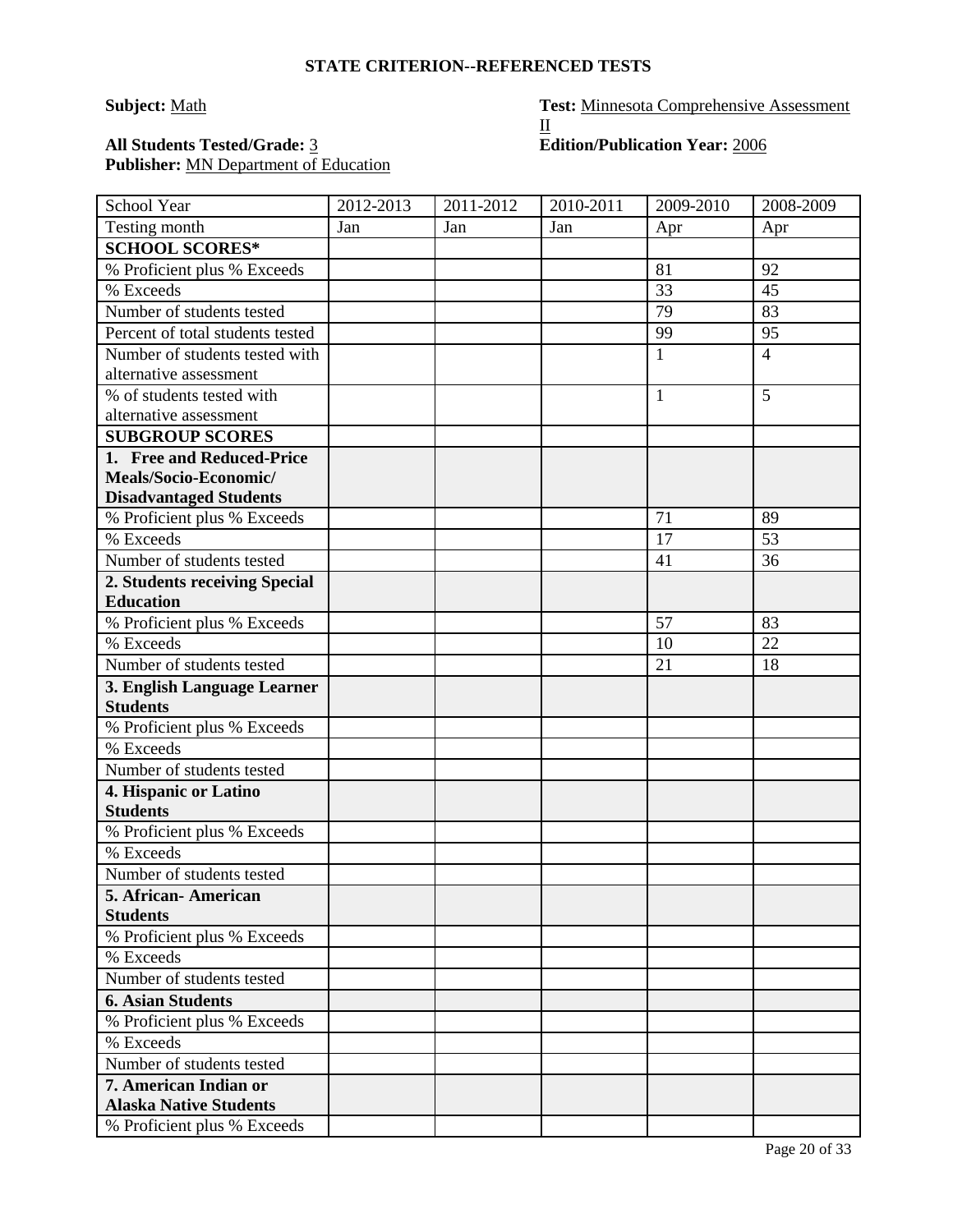| % Exceeds                        |  |    |    |
|----------------------------------|--|----|----|
| Number of students tested        |  |    |    |
| 8. Native Hawaiian or other      |  |    |    |
| <b>Pacific Islander Students</b> |  |    |    |
| % Proficient plus % Exceeds      |  |    |    |
| % Exceeds                        |  |    |    |
| Number of students tested        |  |    |    |
| 9. White Students                |  |    |    |
| % Proficient plus % Exceeds      |  | 82 | 91 |
| % Exceeds                        |  | 34 | 46 |
| Number of students tested        |  | 77 | 79 |
| 10. Two or More Races            |  |    |    |
| identified Students              |  |    |    |
| % Proficient plus % Exceeds      |  |    |    |
| % Exceeds                        |  |    |    |
| Number of students tested        |  |    |    |
| 11. Other 1: Other 1             |  |    |    |
| % Proficient plus % Exceeds      |  |    |    |
| % Exceeds                        |  |    |    |
| Number of students tested        |  |    |    |
| 12. Other 2: Other 2             |  |    |    |
| % Proficient plus % Exceeds      |  |    |    |
| % Exceeds                        |  |    |    |
| Number of students tested        |  |    |    |
| 13. Other 3: Other 3             |  |    |    |
| % Proficient plus % Exceeds      |  |    |    |
| % Exceeds                        |  |    |    |
| Number of students tested        |  |    |    |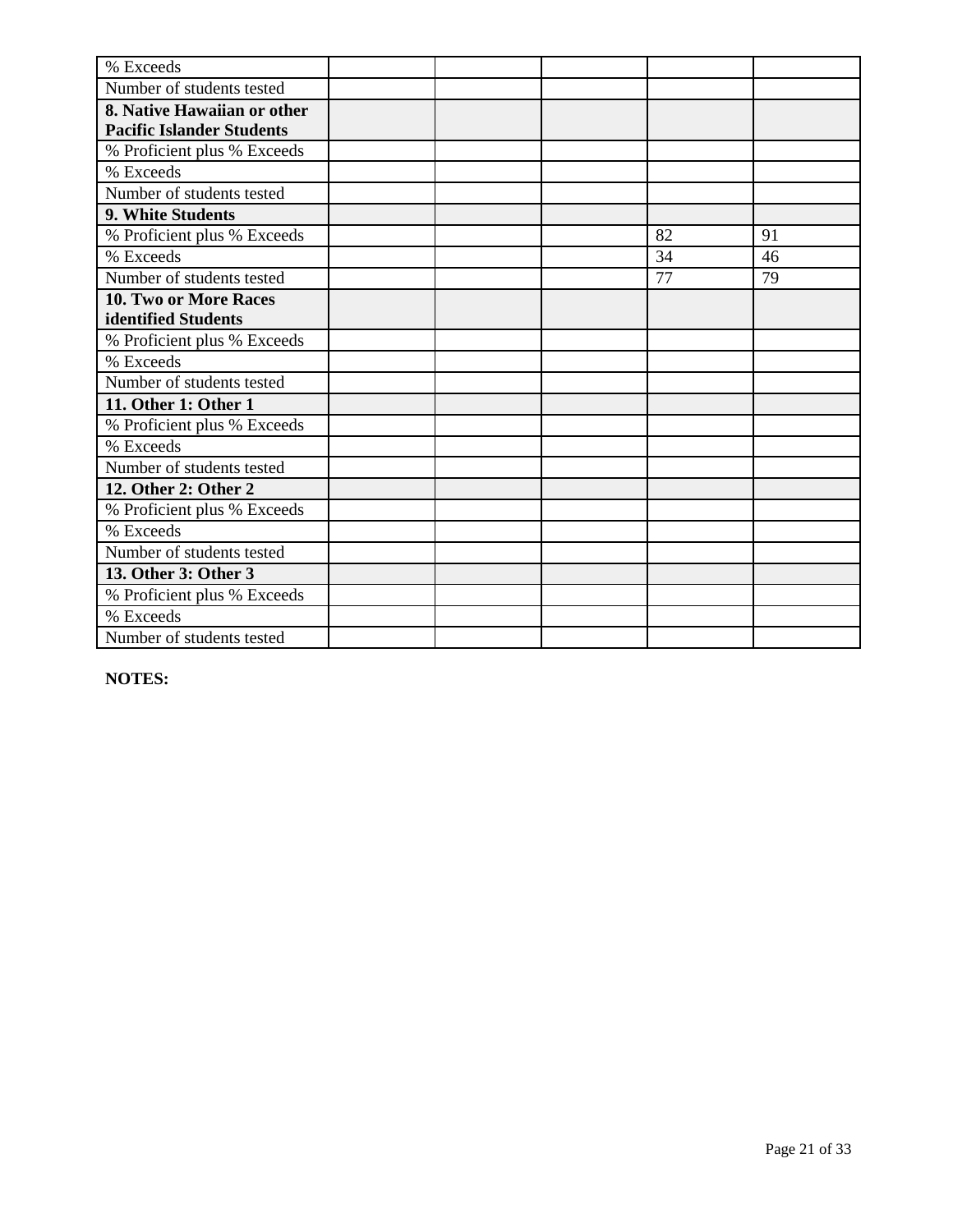# **STATE CRITERION--REFERENCED TESTS**

# **Subject:** Math **Test:** Minnesota Comprehensive Assessment III All Students Tested/Grade:  $\frac{4}{5}$  **Edition/Publication Year:** 2011

Publisher: **MN** Department of Education

| School Year                      | 2012-2013      | 2011-2012      | 2010-2011    | 2009-2010 | 2008-2009 |
|----------------------------------|----------------|----------------|--------------|-----------|-----------|
| Testing month                    | Apr            | Apr            | Apr          | Jan       | Jan       |
| <b>SCHOOL SCORES*</b>            |                |                |              |           |           |
| % Proficient plus % Exceeds      | 82             | 80             | 75           |           |           |
| % Exceeds                        | 39             | 25             | 40           |           |           |
| Number of students tested        | 77             | 71             | 75           |           |           |
| Percent of total students tested | 100            | 95             | 99           |           |           |
| Number of students tested with   | $\theta$       | $\overline{4}$ | $\mathbf{1}$ |           |           |
| alternative assessment           |                |                |              |           |           |
| % of students tested with        | $\overline{0}$ | 5              | $\mathbf{1}$ |           |           |
| alternative assessment           |                |                |              |           |           |
| <b>SUBGROUP SCORES</b>           |                |                |              |           |           |
| 1. Free and Reduced-Price        |                |                |              |           |           |
| Meals/Socio-Economic/            |                |                |              |           |           |
| <b>Disadvantaged Students</b>    |                |                |              |           |           |
| % Proficient plus % Exceeds      | 75             | 80             | 54           |           |           |
| % Exceeds                        | 28             | 27             | 31           |           |           |
| Number of students tested        | 32             | 30             | 35           |           |           |
| 2. Students receiving Special    |                |                |              |           |           |
| <b>Education</b>                 |                |                |              |           |           |
| % Proficient plus % Exceeds      | 33             | 55             | 55           |           |           |
| % Exceeds                        | $\overline{0}$ | 18             | 20           |           |           |
| Number of students tested        | 6              | 11             | 20           |           |           |
| 3. English Language Learner      |                |                |              |           |           |
| <b>Students</b>                  |                |                |              |           |           |
| % Proficient plus % Exceeds      |                |                |              |           |           |
| % Exceeds                        |                |                |              |           |           |
| Number of students tested        |                |                |              |           |           |
| 4. Hispanic or Latino            |                |                |              |           |           |
| <b>Students</b>                  |                |                |              |           |           |
| % Proficient plus % Exceeds      |                |                |              |           |           |
| % Exceeds                        |                |                |              |           |           |
| Number of students tested        |                |                |              |           |           |
| 5. African-American              |                |                |              |           |           |
| <b>Students</b>                  |                |                |              |           |           |
| % Proficient plus % Exceeds      |                |                |              |           |           |
| % Exceeds                        |                |                |              |           |           |
| Number of students tested        |                |                |              |           |           |
| <b>6. Asian Students</b>         |                |                |              |           |           |
| % Proficient plus % Exceeds      |                |                |              |           |           |
| % Exceeds                        |                |                |              |           |           |
| Number of students tested        |                |                |              |           |           |
| 7. American Indian or            |                |                |              |           |           |
| <b>Alaska Native Students</b>    |                |                |              |           |           |
| % Proficient plus % Exceeds      |                |                |              |           |           |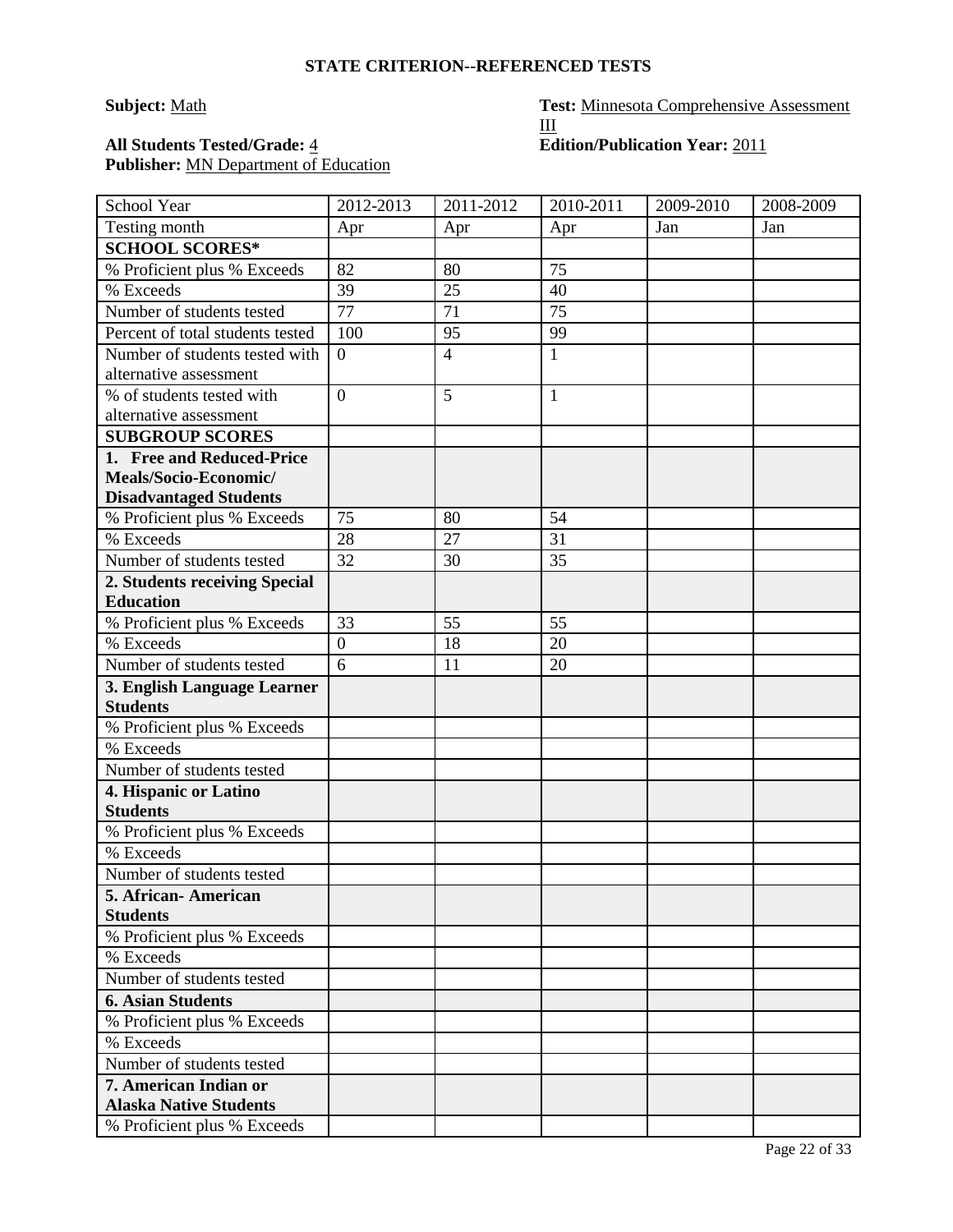| % Exceeds                        |    |    |    |  |
|----------------------------------|----|----|----|--|
| Number of students tested        |    |    |    |  |
| 8. Native Hawaiian or other      |    |    |    |  |
| <b>Pacific Islander Students</b> |    |    |    |  |
| % Proficient plus % Exceeds      |    |    |    |  |
| % Exceeds                        |    |    |    |  |
| Number of students tested        |    |    |    |  |
| 9. White Students                |    |    |    |  |
| % Proficient plus % Exceeds      | 83 | 81 | 77 |  |
| % Exceeds                        | 41 | 26 | 41 |  |
| Number of students tested        | 70 | 70 | 73 |  |
| 10. Two or More Races            |    |    |    |  |
| identified Students              |    |    |    |  |
| % Proficient plus % Exceeds      |    |    |    |  |
| % Exceeds                        |    |    |    |  |
| Number of students tested        |    |    |    |  |
| 11. Other 1: Other 1             |    |    |    |  |
| % Proficient plus % Exceeds      |    |    |    |  |
| % Exceeds                        |    |    |    |  |
| Number of students tested        |    |    |    |  |
| 12. Other 2: Other 2             |    |    |    |  |
| % Proficient plus % Exceeds      |    |    |    |  |
| % Exceeds                        |    |    |    |  |
| Number of students tested        |    |    |    |  |
| 13. Other 3: Other 3             |    |    |    |  |
| % Proficient plus % Exceeds      |    |    |    |  |
| % Exceeds                        |    |    |    |  |
| Number of students tested        |    |    |    |  |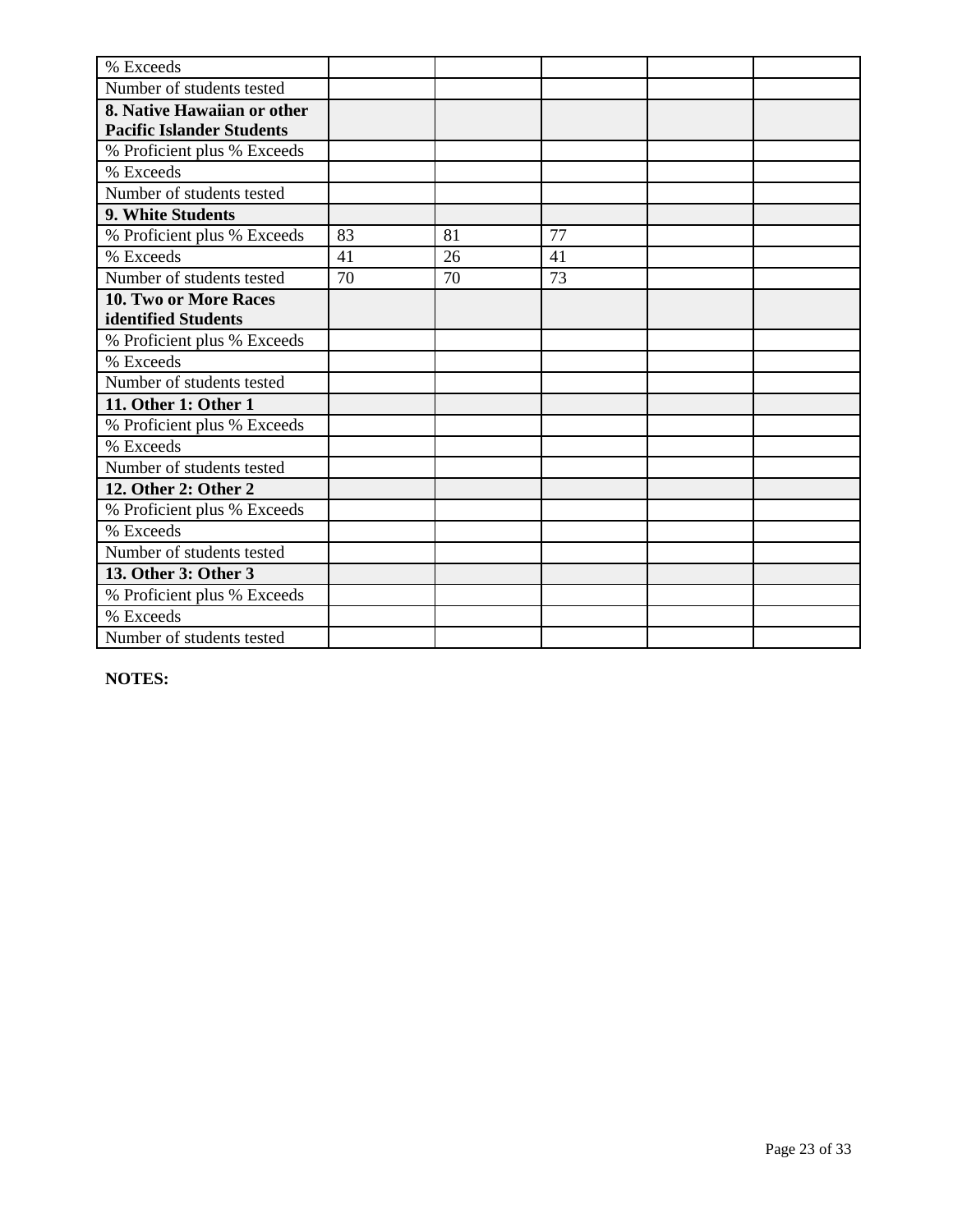# **STATE CRITERION--REFERENCED TESTS**

**Subject:** Math **Test:** Minnesota Comprehensive Assessment  $\underline{\mathrm{II}}$ 

# All Students Tested/Grade:  $\frac{4}{5}$  **Edition/Publication Year:**  $\frac{2006}{5}$ Publisher: **MN** Department of Education

| School Year                                    | 2012-2013 | 2011-2012 | 2010-2011 | 2009-2010 | 2008-2009    |
|------------------------------------------------|-----------|-----------|-----------|-----------|--------------|
| Testing month                                  | Jan       | Jan       | Jan       | Apr       | Apr          |
| <b>SCHOOL SCORES*</b>                          |           |           |           |           |              |
| % Proficient plus % Exceeds                    |           |           |           | 86        | 98           |
| % Exceeds                                      |           |           |           | 40        | 47           |
| Number of students tested                      |           |           |           | 92        | 89           |
| Percent of total students tested               |           |           |           | 95        | 99           |
| Number of students tested with                 |           |           |           | 5         | $\mathbf{1}$ |
| alternative assessment                         |           |           |           |           |              |
| % of students tested with                      |           |           |           | 5         | $\mathbf{1}$ |
| alternative assessment                         |           |           |           |           |              |
| <b>SUBGROUP SCORES</b>                         |           |           |           |           |              |
| 1. Free and Reduced-Price                      |           |           |           |           |              |
| Meals/Socio-Economic/                          |           |           |           |           |              |
| <b>Disadvantaged Students</b>                  |           |           |           |           |              |
| % Proficient plus % Exceeds                    |           |           |           | 77        | 95           |
| % Exceeds                                      |           |           |           | 29        | 40           |
| Number of students tested                      |           |           |           | 52        | 40           |
| 2. Students receiving Special                  |           |           |           |           |              |
| <b>Education</b>                               |           |           |           |           |              |
| % Proficient plus % Exceeds                    |           |           |           | 67        | 91           |
| % Exceeds                                      |           |           |           | 17        | 29           |
| Number of students tested                      |           |           |           | 18        | 21           |
| 3. English Language Learner<br><b>Students</b> |           |           |           |           |              |
| % Proficient plus % Exceeds                    |           |           |           |           |              |
| % Exceeds                                      |           |           |           |           |              |
| Number of students tested                      |           |           |           |           |              |
| 4. Hispanic or Latino                          |           |           |           |           |              |
| <b>Students</b>                                |           |           |           |           |              |
| % Proficient plus % Exceeds                    |           |           |           |           |              |
| % Exceeds                                      |           |           |           |           |              |
| Number of students tested                      |           |           |           |           |              |
| 5. African - American                          |           |           |           |           |              |
| <b>Students</b>                                |           |           |           |           |              |
| % Proficient plus % Exceeds                    |           |           |           |           |              |
| % Exceeds                                      |           |           |           |           |              |
| Number of students tested                      |           |           |           |           |              |
| <b>6. Asian Students</b>                       |           |           |           |           |              |
| % Proficient plus % Exceeds                    |           |           |           |           |              |
| % Exceeds                                      |           |           |           |           |              |
| Number of students tested                      |           |           |           |           |              |
| 7. American Indian or                          |           |           |           |           |              |
| <b>Alaska Native Students</b>                  |           |           |           |           |              |
| % Proficient plus % Exceeds                    |           |           |           |           |              |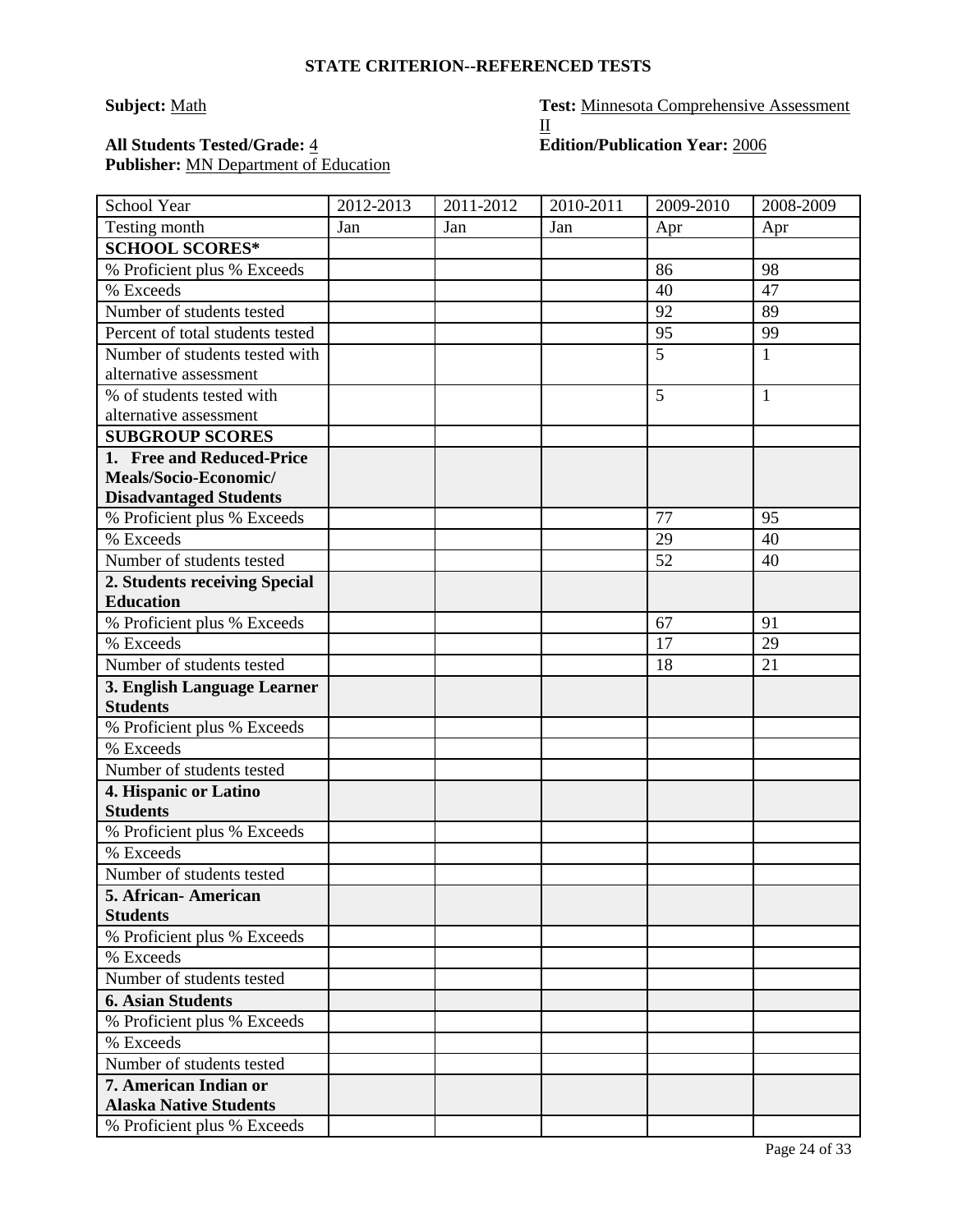| % Exceeds                        |  |    |    |
|----------------------------------|--|----|----|
| Number of students tested        |  |    |    |
| 8. Native Hawaiian or other      |  |    |    |
| <b>Pacific Islander Students</b> |  |    |    |
| % Proficient plus % Exceeds      |  |    |    |
| % Exceeds                        |  |    |    |
| Number of students tested        |  |    |    |
| 9. White Students                |  |    |    |
| % Proficient plus % Exceeds      |  | 85 | 99 |
| % Exceeds                        |  | 39 | 47 |
| Number of students tested        |  | 87 | 87 |
| 10. Two or More Races            |  |    |    |
| identified Students              |  |    |    |
| % Proficient plus % Exceeds      |  |    |    |
| % Exceeds                        |  |    |    |
| Number of students tested        |  |    |    |
| 11. Other 1: Other 1             |  |    |    |
| % Proficient plus % Exceeds      |  |    |    |
| % Exceeds                        |  |    |    |
| Number of students tested        |  |    |    |
| 12. Other 2: Other 2             |  |    |    |
| % Proficient plus % Exceeds      |  |    |    |
| % Exceeds                        |  |    |    |
| Number of students tested        |  |    |    |
| 13. Other 3: Other 3             |  |    |    |
| % Proficient plus % Exceeds      |  |    |    |
| % Exceeds                        |  |    |    |
| Number of students tested        |  |    |    |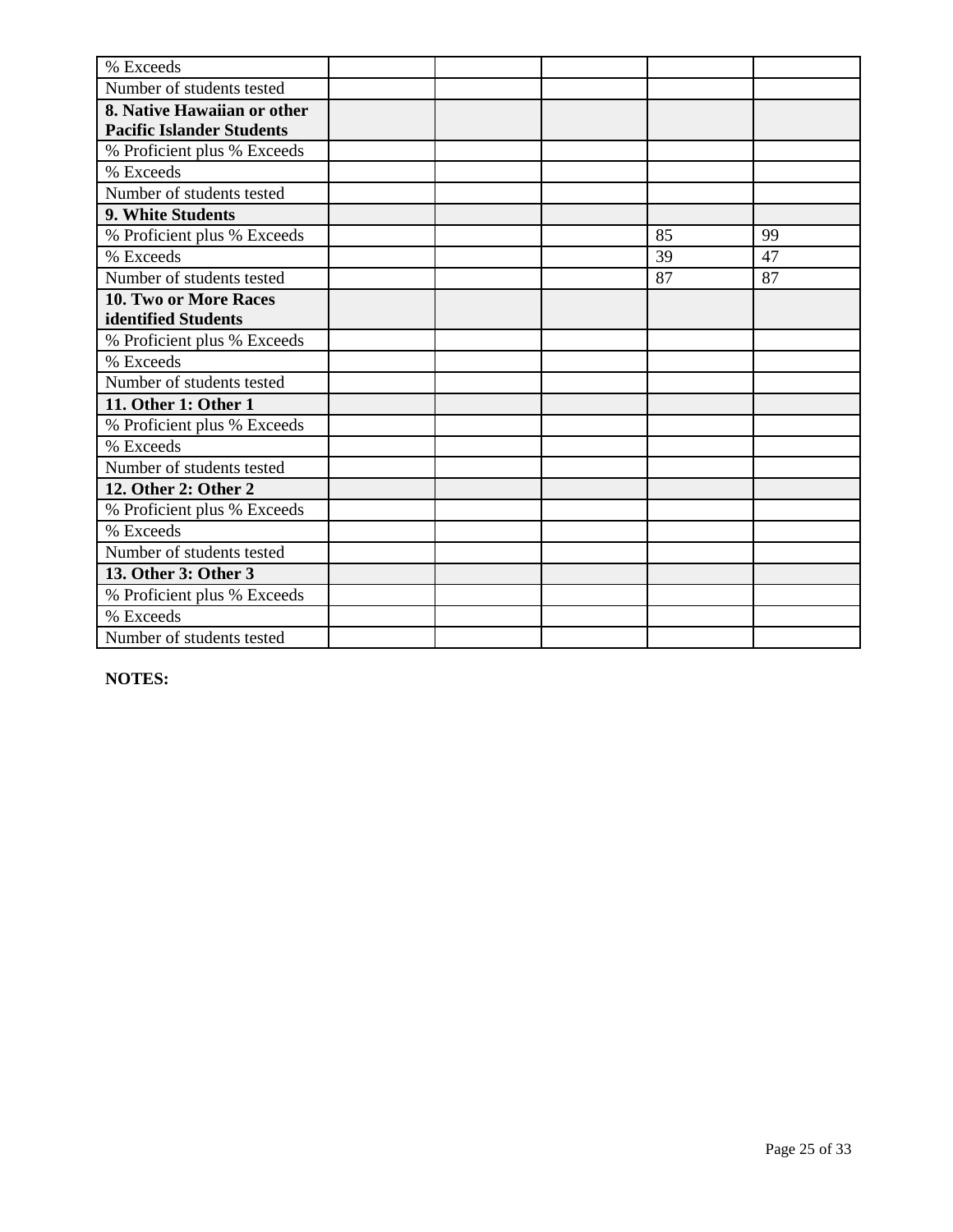| <b>STATE CRITERION--REFERENCED TESTS</b> |  |  |
|------------------------------------------|--|--|

# Publisher: **MN** Department of Education

| School Year                      | 2012-2013      | 2011-2012 | 2010-2011 | 2009-2010 | 2008-2009 |
|----------------------------------|----------------|-----------|-----------|-----------|-----------|
| Testing month                    | Apr            | Jan       | Jan       | Jan       | Jan       |
| <b>SCHOOL SCORES*</b>            |                |           |           |           |           |
| % Proficient plus % Exceeds      | 63             |           |           |           |           |
| % Exceeds                        | 10             |           |           |           |           |
| Number of students tested        | 81             |           |           |           |           |
| Percent of total students tested | 98             |           |           |           |           |
| Number of students tested with   | $\overline{2}$ |           |           |           |           |
| alternative assessment           |                |           |           |           |           |
| % of students tested with        | $\overline{2}$ |           |           |           |           |
| alternative assessment           |                |           |           |           |           |
| <b>SUBGROUP SCORES</b>           |                |           |           |           |           |
| 1. Free and Reduced-Price        |                |           |           |           |           |
| Meals/Socio-Economic/            |                |           |           |           |           |
| <b>Disadvantaged Students</b>    |                |           |           |           |           |
| % Proficient plus % Exceeds      | 55             |           |           |           |           |
| % Exceeds                        | $\overline{4}$ |           |           |           |           |
| Number of students tested        | 51             |           |           |           |           |
| 2. Students receiving Special    |                |           |           |           |           |
| <b>Education</b>                 |                |           |           |           |           |
| % Proficient plus % Exceeds      | 55             |           |           |           |           |
| % Exceeds                        | $\overline{0}$ |           |           |           |           |
| Number of students tested        | 11             |           |           |           |           |
| 3. English Language Learner      |                |           |           |           |           |
| <b>Students</b>                  |                |           |           |           |           |
| % Proficient plus % Exceeds      |                |           |           |           |           |
| % Exceeds                        |                |           |           |           |           |
| Number of students tested        |                |           |           |           |           |
| 4. Hispanic or Latino            |                |           |           |           |           |
| <b>Students</b>                  |                |           |           |           |           |
| % Proficient plus % Exceeds      |                |           |           |           |           |
| % Exceeds                        |                |           |           |           |           |
| Number of students tested        |                |           |           |           |           |
| 5. African- American             |                |           |           |           |           |
| <b>Students</b>                  |                |           |           |           |           |
| % Proficient plus % Exceeds      |                |           |           |           |           |
| % Exceeds                        |                |           |           |           |           |
| Number of students tested        |                |           |           |           |           |
| <b>6. Asian Students</b>         |                |           |           |           |           |
| % Proficient plus % Exceeds      |                |           |           |           |           |
| % Exceeds                        |                |           |           |           |           |
| Number of students tested        |                |           |           |           |           |
| 7. American Indian or            |                |           |           |           |           |
| <b>Alaska Native Students</b>    |                |           |           |           |           |
| % Proficient plus % Exceeds      |                |           |           |           |           |

**Subject:** Reading/ELA **Test:** Minnesota Comprehensive Assessment III **All Students Tested/Grade:** 3 **Edition/Publication Year:** 2013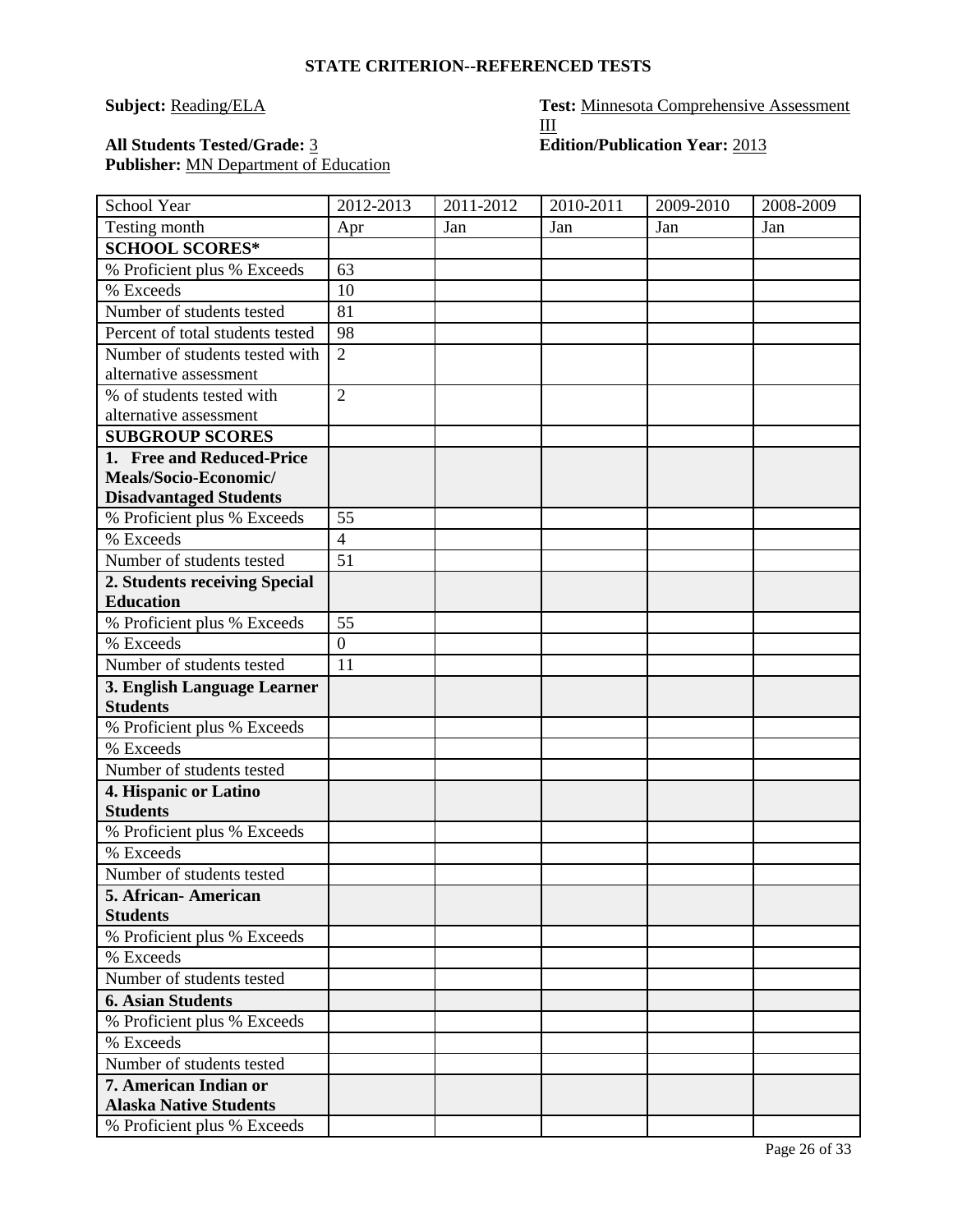| % Exceeds                        |    |  |  |
|----------------------------------|----|--|--|
| Number of students tested        |    |  |  |
| 8. Native Hawaiian or other      |    |  |  |
| <b>Pacific Islander Students</b> |    |  |  |
| % Proficient plus % Exceeds      |    |  |  |
| % Exceeds                        |    |  |  |
| Number of students tested        |    |  |  |
| 9. White Students                |    |  |  |
| % Proficient plus % Exceeds      | 66 |  |  |
| % Exceeds                        | 10 |  |  |
| Number of students tested        | 77 |  |  |
| <b>10. Two or More Races</b>     |    |  |  |
| identified Students              |    |  |  |
| % Proficient plus % Exceeds      |    |  |  |
| % Exceeds                        |    |  |  |
| Number of students tested        |    |  |  |
| 11. Other 1: Other 1             |    |  |  |
| % Proficient plus % Exceeds      |    |  |  |
| % Exceeds                        |    |  |  |
| Number of students tested        |    |  |  |
| 12. Other 2: Other 2             |    |  |  |
| % Proficient plus % Exceeds      |    |  |  |
| % Exceeds                        |    |  |  |
| Number of students tested        |    |  |  |
| 13. Other 3: Other 3             |    |  |  |
| % Proficient plus % Exceeds      |    |  |  |
| % Exceeds                        |    |  |  |
| Number of students tested        |    |  |  |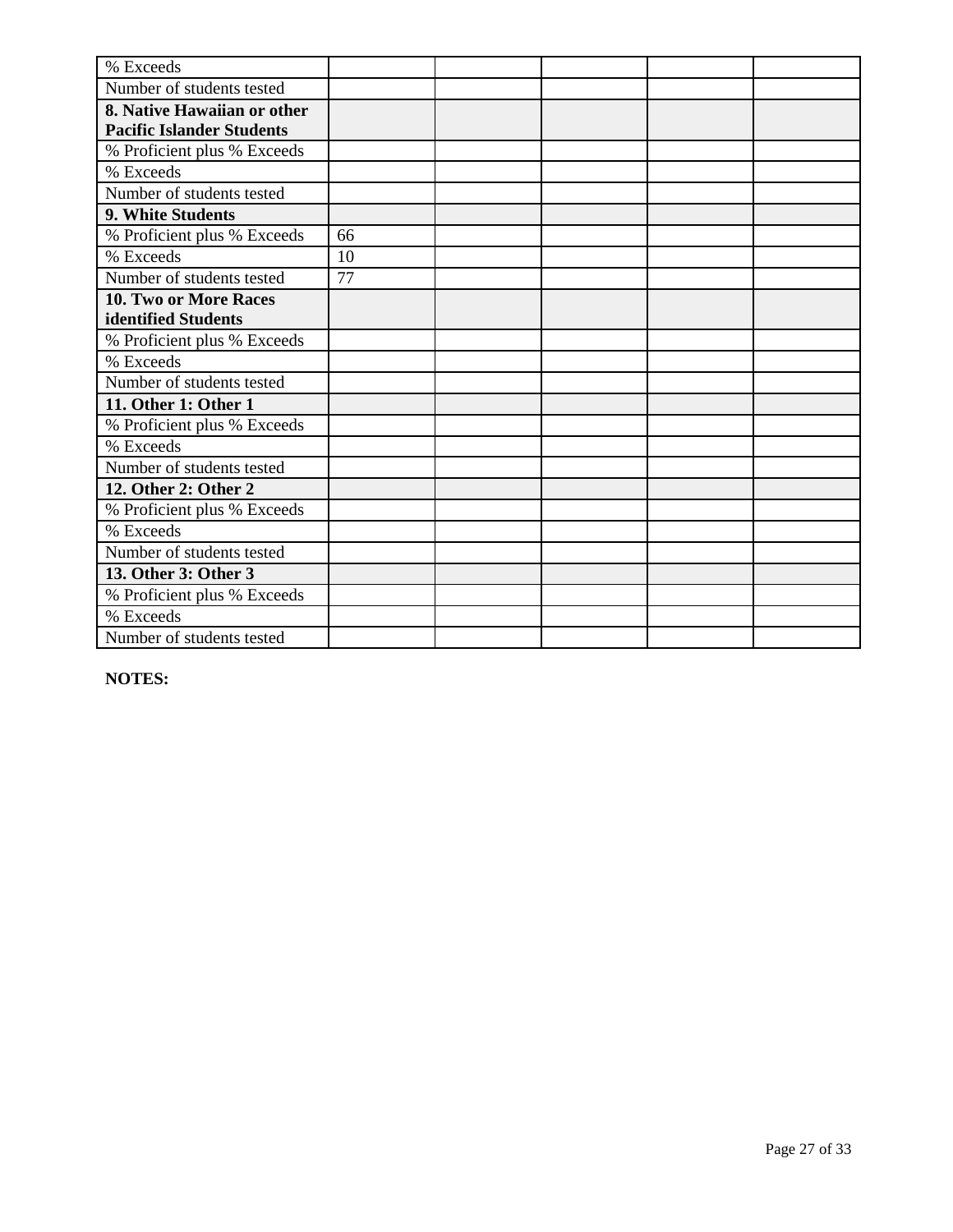# **Subject:** Reading/ELA **Test:** Minnesota Comprehensive Assessment  $\underline{\mathrm{II}}$

# All Students Tested/Grade: 3 **Edition/Publication Year:** 2008 Publisher: **MN** Department of Education

| School Year                      | 2012-2013 | 2011-2012        | 2010-2011 | 2009-2010      | 2008-2009 |
|----------------------------------|-----------|------------------|-----------|----------------|-----------|
| Testing month                    | Jan       | Apr              | Apr       | Apr            | Apr       |
| <b>SCHOOL SCORES*</b>            |           |                  |           |                |           |
| % Proficient plus % Exceeds      |           | 87               | 85        | 73             | 72        |
| % Exceeds                        |           | 51               | 53        | 49             | 48        |
| Number of students tested        |           | 82               | 79        | 77             | 82        |
| Percent of total students tested |           | 100              | 94        | 96             | 94        |
| Number of students tested with   |           | $\boldsymbol{0}$ | 5         | 3              | 5         |
| alternative assessment           |           |                  |           |                |           |
| % of students tested with        |           | $\overline{0}$   | 6         | $\overline{4}$ | 6         |
| alternative assessment           |           |                  |           |                |           |
| <b>SUBGROUP SCORES</b>           |           |                  |           |                |           |
| 1. Free and Reduced-Price        |           |                  |           |                |           |
| Meals/Socio-Economic/            |           |                  |           |                |           |
| <b>Disadvantaged Students</b>    |           |                  |           |                |           |
| % Proficient plus % Exceeds      |           | 79               | 85        | 58             | 74        |
| % Exceeds                        |           | 44               | 60        | 30             | 54        |
| Number of students tested        |           | 43               | 40        | 40             | 35        |
| 2. Students receiving Special    |           |                  |           |                |           |
| <b>Education</b>                 |           |                  |           |                |           |
| % Proficient plus % Exceeds      |           | 75               | 85        | 37             | 59        |
| % Exceeds                        |           | 33               | 46        | 16             | 35        |
| Number of students tested        |           | 12               | 13        | 19             | 17        |
| 3. English Language Learner      |           |                  |           |                |           |
| <b>Students</b>                  |           |                  |           |                |           |
| % Proficient plus % Exceeds      |           |                  |           |                |           |
| % Exceeds                        |           |                  |           |                |           |
| Number of students tested        |           |                  |           |                |           |
| 4. Hispanic or Latino            |           |                  |           |                |           |
| <b>Students</b>                  |           |                  |           |                |           |
| % Proficient plus % Exceeds      |           |                  |           |                |           |
| % Exceeds                        |           |                  |           |                |           |
| Number of students tested        |           |                  |           |                |           |
| 5. African- American             |           |                  |           |                |           |
| <b>Students</b>                  |           |                  |           |                |           |
| % Proficient plus % Exceeds      |           |                  |           |                |           |
| % Exceeds                        |           |                  |           |                |           |
| Number of students tested        |           |                  |           |                |           |
| <b>6. Asian Students</b>         |           |                  |           |                |           |
| % Proficient plus % Exceeds      |           |                  |           |                |           |
| % Exceeds                        |           |                  |           |                |           |
| Number of students tested        |           |                  |           |                |           |
| 7. American Indian or            |           |                  |           |                |           |
| <b>Alaska Native Students</b>    |           |                  |           |                |           |
| % Proficient plus % Exceeds      |           |                  |           |                |           |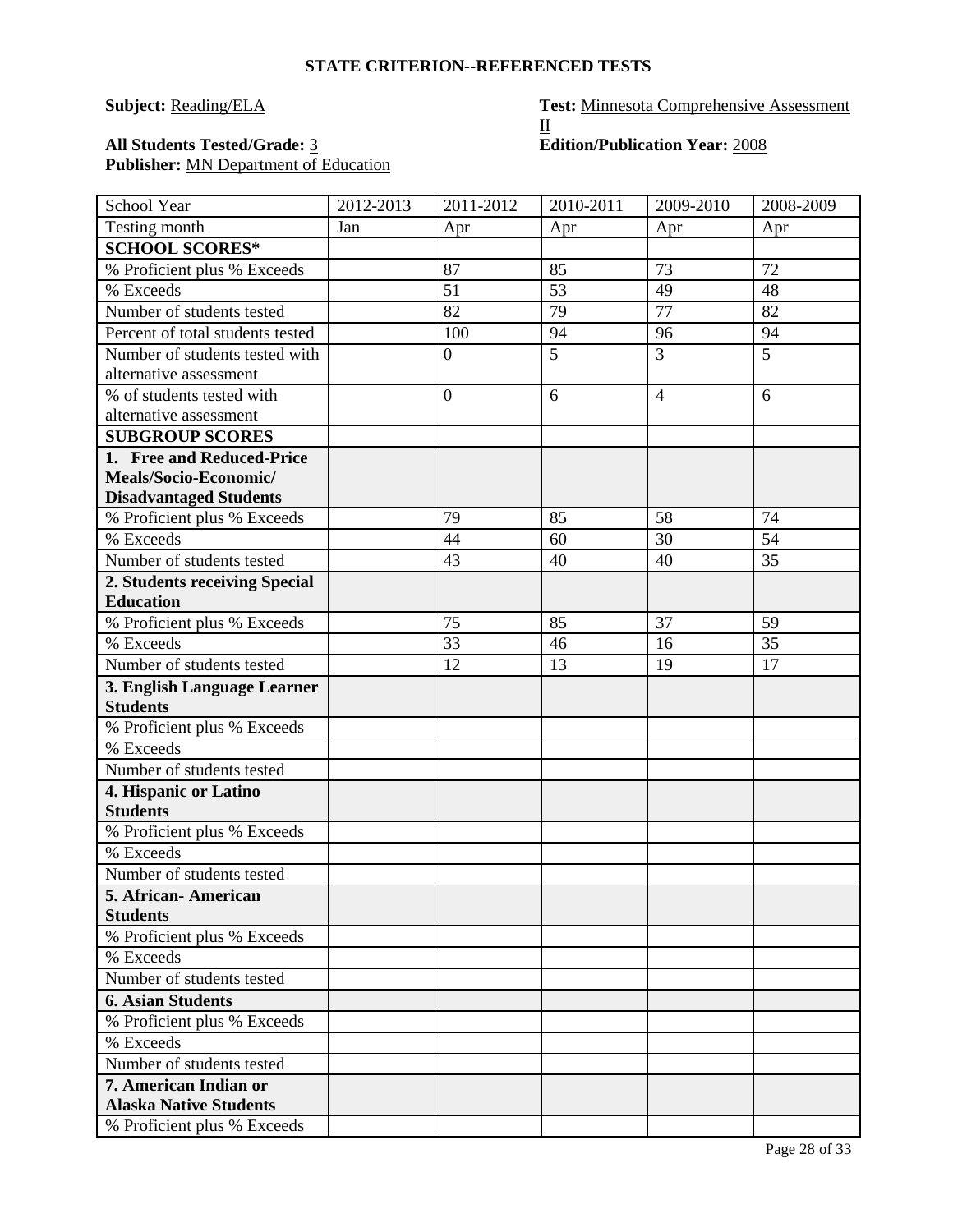| % Exceeds                        |    |    |    |    |
|----------------------------------|----|----|----|----|
| Number of students tested        |    |    |    |    |
| 8. Native Hawaiian or other      |    |    |    |    |
| <b>Pacific Islander Students</b> |    |    |    |    |
| % Proficient plus % Exceeds      |    |    |    |    |
| % Exceeds                        |    |    |    |    |
| Number of students tested        |    |    |    |    |
| <b>9. White Students</b>         |    |    |    |    |
| % Proficient plus % Exceeds      | 86 | 85 | 73 | 73 |
| % Exceeds                        | 53 | 52 | 51 | 49 |
| Number of students tested        | 78 | 77 | 75 | 78 |
| <b>10. Two or More Races</b>     |    |    |    |    |
| identified Students              |    |    |    |    |
| % Proficient plus % Exceeds      |    |    |    |    |
| % Exceeds                        |    |    |    |    |
| Number of students tested        |    |    |    |    |
| 11. Other 1: Other 1             |    |    |    |    |
| % Proficient plus % Exceeds      |    |    |    |    |
| % Exceeds                        |    |    |    |    |
| Number of students tested        |    |    |    |    |
| 12. Other 2: Other 2             |    |    |    |    |
| % Proficient plus % Exceeds      |    |    |    |    |
| % Exceeds                        |    |    |    |    |
| Number of students tested        |    |    |    |    |
| 13. Other 3: Other 3             |    |    |    |    |
| % Proficient plus % Exceeds      |    |    |    |    |
| % Exceeds                        |    |    |    |    |
| Number of students tested        |    |    |    |    |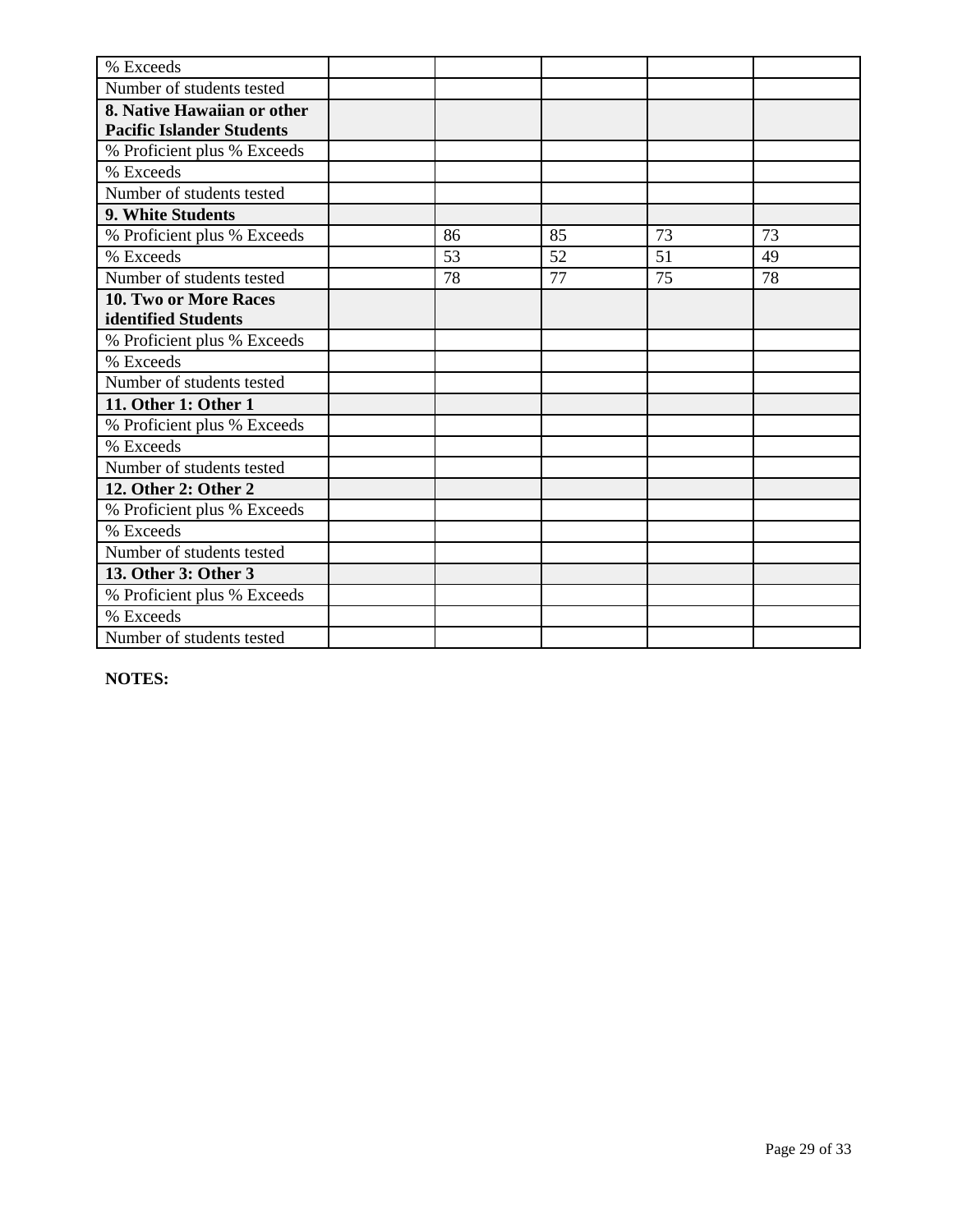**STATE CRITERION--REFERENCED TESTS**

# **Subject:** Reading/ELA **Test:** Minnesota Comprehensive Assessment III All Students Tested/Grade:  $\frac{4}{5}$  **Edition/Publication Year:** 2013

Publisher: **MN** Department of Education

| School Year                                            | 2012-2013        | 2011-2012 | 2010-2011 | 2009-2010 | 2008-2009 |
|--------------------------------------------------------|------------------|-----------|-----------|-----------|-----------|
| Testing month                                          | Apr              | Jan       | Jan       | Jan       | Jan       |
| <b>SCHOOL SCORES*</b>                                  |                  |           |           |           |           |
| % Proficient plus % Exceed                             | 71               |           |           |           |           |
| % Exceed                                               | 19               |           |           |           |           |
| Number of students tested                              | 78               |           |           |           |           |
| Percent of total students tested                       | 100              |           |           |           |           |
| Number of students tested with                         | $\overline{0}$   |           |           |           |           |
| alternative assessment                                 |                  |           |           |           |           |
| % of students tested with                              | $\overline{0}$   |           |           |           |           |
| alternative assessment                                 |                  |           |           |           |           |
| <b>SUBGROUP SCORES</b>                                 |                  |           |           |           |           |
| 1. Free and Reduced-Price                              |                  |           |           |           |           |
| Meals/Socio-Economic/                                  |                  |           |           |           |           |
| <b>Disadvantaged Students</b>                          |                  |           |           |           |           |
| % Proficient plus % Exceed                             | 63               |           |           |           |           |
| % Exceed                                               | $\overline{9}$   |           |           |           |           |
| Number of students tested                              | 32               |           |           |           |           |
| 2. Students receiving Special                          |                  |           |           |           |           |
| <b>Education</b>                                       |                  |           |           |           |           |
| % Proficient plus % Exceed                             | 29               |           |           |           |           |
| % Exceed                                               | $\boldsymbol{0}$ |           |           |           |           |
| Number of students tested                              | $\overline{7}$   |           |           |           |           |
| 3. English Language Learner                            |                  |           |           |           |           |
| <b>Students</b>                                        |                  |           |           |           |           |
| % Proficient plus % Exceed                             |                  |           |           |           |           |
| % Exceed                                               |                  |           |           |           |           |
| Number of students tested                              |                  |           |           |           |           |
| 4. Hispanic or Latino                                  |                  |           |           |           |           |
| <b>Students</b>                                        |                  |           |           |           |           |
| % Proficient plus % Exceed                             |                  |           |           |           |           |
| % Exceed                                               |                  |           |           |           |           |
| Number of students tested                              |                  |           |           |           |           |
| 5. African-American                                    |                  |           |           |           |           |
| <b>Students</b>                                        |                  |           |           |           |           |
| % Proficient plus % Exceed                             |                  |           |           |           |           |
| % Exceed                                               |                  |           |           |           |           |
| Number of students tested                              |                  |           |           |           |           |
| <b>6. Asian Students</b>                               |                  |           |           |           |           |
| % Proficient plus % Exceed                             |                  |           |           |           |           |
| % Exceed                                               |                  |           |           |           |           |
| Number of students tested                              |                  |           |           |           |           |
| 7. American Indian or<br><b>Alaska Native Students</b> |                  |           |           |           |           |
| % Proficient plus % Exceed                             |                  |           |           |           |           |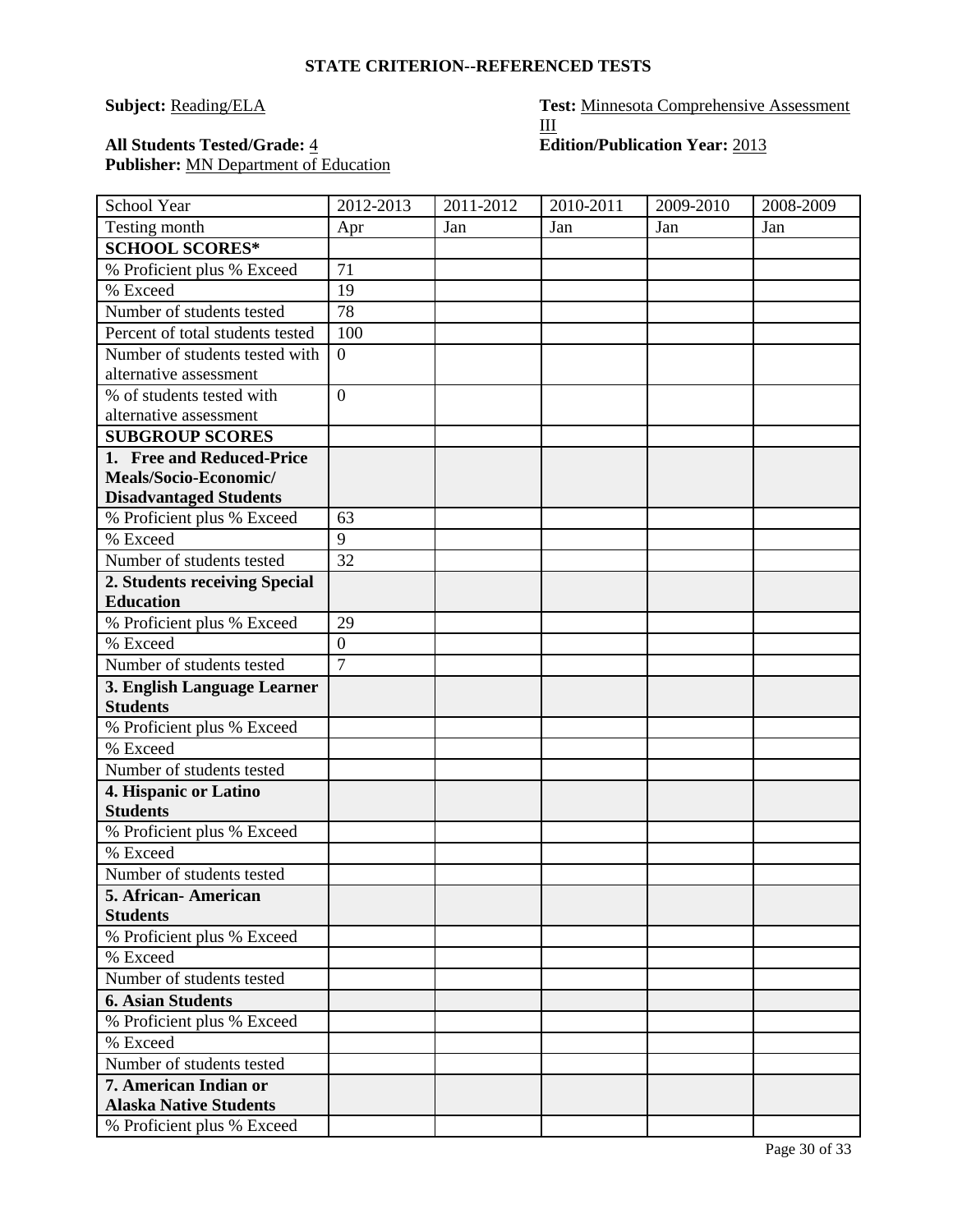| % Exceed                         |    |  |  |
|----------------------------------|----|--|--|
| Number of students tested        |    |  |  |
| 8. Native Hawaiian or other      |    |  |  |
| <b>Pacific Islander Students</b> |    |  |  |
| % Proficient plus % Exceed       |    |  |  |
| % Exceed                         |    |  |  |
| Number of students tested        |    |  |  |
| 9. White Students                |    |  |  |
| % Proficient plus % Exceed       | 73 |  |  |
| % Exceed                         | 20 |  |  |
| Number of students tested        | 71 |  |  |
| <b>10. Two or More Races</b>     |    |  |  |
| identified Students              |    |  |  |
| % Proficient plus % Exceed       |    |  |  |
| % Exceed                         |    |  |  |
| Number of students tested        |    |  |  |
| 11. Other 1: Other 1             |    |  |  |
| % Proficient plus % Exceed       |    |  |  |
| % Exceed                         |    |  |  |
| Number of students tested        |    |  |  |
| 12. Other 2: Other 2             |    |  |  |
| % Proficient plus % Exceed       |    |  |  |
| % Exceed                         |    |  |  |
| Number of students tested        |    |  |  |
| 13. Other 3: Other 3             |    |  |  |
| % Proficient plus % Exceed       |    |  |  |
| % Exceed                         |    |  |  |
| Number of students tested        |    |  |  |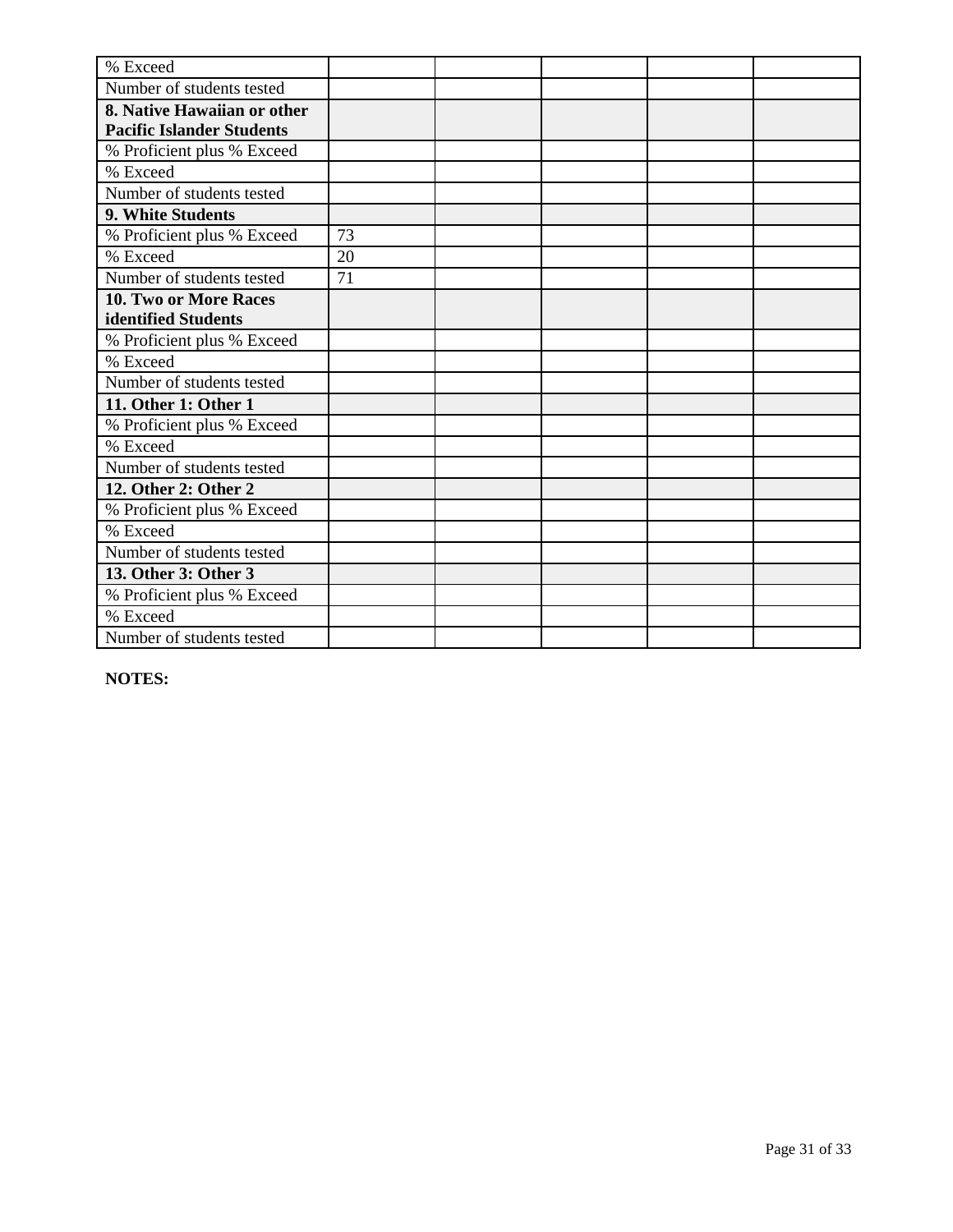| <b>STATE CRITERION--REFERENCED TESTS</b> |  |
|------------------------------------------|--|

# **Subject:** Reading/ELA **Test:** Minnesota Comprehensive Assessment  $\underline{\mathrm{II}}$

# All Students Tested/Grade: <u>4</u> **Edition/Publication Year:** 2008 Publisher: **MN** Department of Education

| Testing month<br>Jan<br>Apr<br>Apr<br>Apr<br>Apr<br><b>SCHOOL SCORES*</b><br>79<br>75<br>80<br>% Proficient plus % Exceed<br>80<br>% Exceed<br>38<br>41<br>49<br>41<br>Number of students tested<br>71<br>75<br>92<br>90<br>95<br>93<br>99<br>Percent of total students tested<br>100<br>5<br>5<br>Number of students tested with<br>$\mathbf{1}$<br>$\overline{0}$<br>alternative assessment<br>% of students tested with<br>$\overline{7}$<br>5<br>1<br>$\overline{0}$<br>alternative assessment<br><b>SUBGROUP SCORES</b><br>1. Free and Reduced-Price<br>Meals/Socio-Economic/<br><b>Disadvantaged Students</b><br>71<br>% Proficient plus % Exceed<br>80<br>73<br>69<br>33<br>37<br>29<br>% Exceed<br>33<br>35<br>52<br>Number of students tested<br>30<br>40<br>2. Students receiving Special<br><b>Education</b><br>36<br>% Proficient plus % Exceed<br>65<br>39<br>46<br>% Exceed<br>27<br>30<br>17<br>9<br>Number of students tested<br>11<br>20<br>18<br>22<br>3. English Language Learner<br><b>Students</b><br>% Proficient plus % Exceed<br>% Exceed<br>Number of students tested<br>4. Hispanic or Latino<br><b>Students</b><br>% Proficient plus % Exceed<br>% Exceed<br>Number of students tested<br>5. African-American<br><b>Students</b><br>% Proficient plus % Exceed<br>% Exceed<br>Number of students tested<br><b>6. Asian Students</b><br>% Proficient plus % Exceed<br>% Exceed<br>Number of students tested<br>7. American Indian or<br><b>Alaska Native Students</b><br>% Proficient plus % Exceed | School Year | 2012-2013 | 2011-2012 | 2010-2011 | 2009-2010 | 2008-2009 |
|-------------------------------------------------------------------------------------------------------------------------------------------------------------------------------------------------------------------------------------------------------------------------------------------------------------------------------------------------------------------------------------------------------------------------------------------------------------------------------------------------------------------------------------------------------------------------------------------------------------------------------------------------------------------------------------------------------------------------------------------------------------------------------------------------------------------------------------------------------------------------------------------------------------------------------------------------------------------------------------------------------------------------------------------------------------------------------------------------------------------------------------------------------------------------------------------------------------------------------------------------------------------------------------------------------------------------------------------------------------------------------------------------------------------------------------------------------------------------------------------------------------------------------|-------------|-----------|-----------|-----------|-----------|-----------|
|                                                                                                                                                                                                                                                                                                                                                                                                                                                                                                                                                                                                                                                                                                                                                                                                                                                                                                                                                                                                                                                                                                                                                                                                                                                                                                                                                                                                                                                                                                                               |             |           |           |           |           |           |
|                                                                                                                                                                                                                                                                                                                                                                                                                                                                                                                                                                                                                                                                                                                                                                                                                                                                                                                                                                                                                                                                                                                                                                                                                                                                                                                                                                                                                                                                                                                               |             |           |           |           |           |           |
|                                                                                                                                                                                                                                                                                                                                                                                                                                                                                                                                                                                                                                                                                                                                                                                                                                                                                                                                                                                                                                                                                                                                                                                                                                                                                                                                                                                                                                                                                                                               |             |           |           |           |           |           |
|                                                                                                                                                                                                                                                                                                                                                                                                                                                                                                                                                                                                                                                                                                                                                                                                                                                                                                                                                                                                                                                                                                                                                                                                                                                                                                                                                                                                                                                                                                                               |             |           |           |           |           |           |
|                                                                                                                                                                                                                                                                                                                                                                                                                                                                                                                                                                                                                                                                                                                                                                                                                                                                                                                                                                                                                                                                                                                                                                                                                                                                                                                                                                                                                                                                                                                               |             |           |           |           |           |           |
|                                                                                                                                                                                                                                                                                                                                                                                                                                                                                                                                                                                                                                                                                                                                                                                                                                                                                                                                                                                                                                                                                                                                                                                                                                                                                                                                                                                                                                                                                                                               |             |           |           |           |           |           |
|                                                                                                                                                                                                                                                                                                                                                                                                                                                                                                                                                                                                                                                                                                                                                                                                                                                                                                                                                                                                                                                                                                                                                                                                                                                                                                                                                                                                                                                                                                                               |             |           |           |           |           |           |
|                                                                                                                                                                                                                                                                                                                                                                                                                                                                                                                                                                                                                                                                                                                                                                                                                                                                                                                                                                                                                                                                                                                                                                                                                                                                                                                                                                                                                                                                                                                               |             |           |           |           |           |           |
|                                                                                                                                                                                                                                                                                                                                                                                                                                                                                                                                                                                                                                                                                                                                                                                                                                                                                                                                                                                                                                                                                                                                                                                                                                                                                                                                                                                                                                                                                                                               |             |           |           |           |           |           |
|                                                                                                                                                                                                                                                                                                                                                                                                                                                                                                                                                                                                                                                                                                                                                                                                                                                                                                                                                                                                                                                                                                                                                                                                                                                                                                                                                                                                                                                                                                                               |             |           |           |           |           |           |
|                                                                                                                                                                                                                                                                                                                                                                                                                                                                                                                                                                                                                                                                                                                                                                                                                                                                                                                                                                                                                                                                                                                                                                                                                                                                                                                                                                                                                                                                                                                               |             |           |           |           |           |           |
|                                                                                                                                                                                                                                                                                                                                                                                                                                                                                                                                                                                                                                                                                                                                                                                                                                                                                                                                                                                                                                                                                                                                                                                                                                                                                                                                                                                                                                                                                                                               |             |           |           |           |           |           |
|                                                                                                                                                                                                                                                                                                                                                                                                                                                                                                                                                                                                                                                                                                                                                                                                                                                                                                                                                                                                                                                                                                                                                                                                                                                                                                                                                                                                                                                                                                                               |             |           |           |           |           |           |
|                                                                                                                                                                                                                                                                                                                                                                                                                                                                                                                                                                                                                                                                                                                                                                                                                                                                                                                                                                                                                                                                                                                                                                                                                                                                                                                                                                                                                                                                                                                               |             |           |           |           |           |           |
|                                                                                                                                                                                                                                                                                                                                                                                                                                                                                                                                                                                                                                                                                                                                                                                                                                                                                                                                                                                                                                                                                                                                                                                                                                                                                                                                                                                                                                                                                                                               |             |           |           |           |           |           |
|                                                                                                                                                                                                                                                                                                                                                                                                                                                                                                                                                                                                                                                                                                                                                                                                                                                                                                                                                                                                                                                                                                                                                                                                                                                                                                                                                                                                                                                                                                                               |             |           |           |           |           |           |
|                                                                                                                                                                                                                                                                                                                                                                                                                                                                                                                                                                                                                                                                                                                                                                                                                                                                                                                                                                                                                                                                                                                                                                                                                                                                                                                                                                                                                                                                                                                               |             |           |           |           |           |           |
|                                                                                                                                                                                                                                                                                                                                                                                                                                                                                                                                                                                                                                                                                                                                                                                                                                                                                                                                                                                                                                                                                                                                                                                                                                                                                                                                                                                                                                                                                                                               |             |           |           |           |           |           |
|                                                                                                                                                                                                                                                                                                                                                                                                                                                                                                                                                                                                                                                                                                                                                                                                                                                                                                                                                                                                                                                                                                                                                                                                                                                                                                                                                                                                                                                                                                                               |             |           |           |           |           |           |
|                                                                                                                                                                                                                                                                                                                                                                                                                                                                                                                                                                                                                                                                                                                                                                                                                                                                                                                                                                                                                                                                                                                                                                                                                                                                                                                                                                                                                                                                                                                               |             |           |           |           |           |           |
|                                                                                                                                                                                                                                                                                                                                                                                                                                                                                                                                                                                                                                                                                                                                                                                                                                                                                                                                                                                                                                                                                                                                                                                                                                                                                                                                                                                                                                                                                                                               |             |           |           |           |           |           |
|                                                                                                                                                                                                                                                                                                                                                                                                                                                                                                                                                                                                                                                                                                                                                                                                                                                                                                                                                                                                                                                                                                                                                                                                                                                                                                                                                                                                                                                                                                                               |             |           |           |           |           |           |
|                                                                                                                                                                                                                                                                                                                                                                                                                                                                                                                                                                                                                                                                                                                                                                                                                                                                                                                                                                                                                                                                                                                                                                                                                                                                                                                                                                                                                                                                                                                               |             |           |           |           |           |           |
|                                                                                                                                                                                                                                                                                                                                                                                                                                                                                                                                                                                                                                                                                                                                                                                                                                                                                                                                                                                                                                                                                                                                                                                                                                                                                                                                                                                                                                                                                                                               |             |           |           |           |           |           |
|                                                                                                                                                                                                                                                                                                                                                                                                                                                                                                                                                                                                                                                                                                                                                                                                                                                                                                                                                                                                                                                                                                                                                                                                                                                                                                                                                                                                                                                                                                                               |             |           |           |           |           |           |
|                                                                                                                                                                                                                                                                                                                                                                                                                                                                                                                                                                                                                                                                                                                                                                                                                                                                                                                                                                                                                                                                                                                                                                                                                                                                                                                                                                                                                                                                                                                               |             |           |           |           |           |           |
|                                                                                                                                                                                                                                                                                                                                                                                                                                                                                                                                                                                                                                                                                                                                                                                                                                                                                                                                                                                                                                                                                                                                                                                                                                                                                                                                                                                                                                                                                                                               |             |           |           |           |           |           |
|                                                                                                                                                                                                                                                                                                                                                                                                                                                                                                                                                                                                                                                                                                                                                                                                                                                                                                                                                                                                                                                                                                                                                                                                                                                                                                                                                                                                                                                                                                                               |             |           |           |           |           |           |
|                                                                                                                                                                                                                                                                                                                                                                                                                                                                                                                                                                                                                                                                                                                                                                                                                                                                                                                                                                                                                                                                                                                                                                                                                                                                                                                                                                                                                                                                                                                               |             |           |           |           |           |           |
|                                                                                                                                                                                                                                                                                                                                                                                                                                                                                                                                                                                                                                                                                                                                                                                                                                                                                                                                                                                                                                                                                                                                                                                                                                                                                                                                                                                                                                                                                                                               |             |           |           |           |           |           |
|                                                                                                                                                                                                                                                                                                                                                                                                                                                                                                                                                                                                                                                                                                                                                                                                                                                                                                                                                                                                                                                                                                                                                                                                                                                                                                                                                                                                                                                                                                                               |             |           |           |           |           |           |
|                                                                                                                                                                                                                                                                                                                                                                                                                                                                                                                                                                                                                                                                                                                                                                                                                                                                                                                                                                                                                                                                                                                                                                                                                                                                                                                                                                                                                                                                                                                               |             |           |           |           |           |           |
|                                                                                                                                                                                                                                                                                                                                                                                                                                                                                                                                                                                                                                                                                                                                                                                                                                                                                                                                                                                                                                                                                                                                                                                                                                                                                                                                                                                                                                                                                                                               |             |           |           |           |           |           |
|                                                                                                                                                                                                                                                                                                                                                                                                                                                                                                                                                                                                                                                                                                                                                                                                                                                                                                                                                                                                                                                                                                                                                                                                                                                                                                                                                                                                                                                                                                                               |             |           |           |           |           |           |
|                                                                                                                                                                                                                                                                                                                                                                                                                                                                                                                                                                                                                                                                                                                                                                                                                                                                                                                                                                                                                                                                                                                                                                                                                                                                                                                                                                                                                                                                                                                               |             |           |           |           |           |           |
|                                                                                                                                                                                                                                                                                                                                                                                                                                                                                                                                                                                                                                                                                                                                                                                                                                                                                                                                                                                                                                                                                                                                                                                                                                                                                                                                                                                                                                                                                                                               |             |           |           |           |           |           |
|                                                                                                                                                                                                                                                                                                                                                                                                                                                                                                                                                                                                                                                                                                                                                                                                                                                                                                                                                                                                                                                                                                                                                                                                                                                                                                                                                                                                                                                                                                                               |             |           |           |           |           |           |
|                                                                                                                                                                                                                                                                                                                                                                                                                                                                                                                                                                                                                                                                                                                                                                                                                                                                                                                                                                                                                                                                                                                                                                                                                                                                                                                                                                                                                                                                                                                               |             |           |           |           |           |           |
|                                                                                                                                                                                                                                                                                                                                                                                                                                                                                                                                                                                                                                                                                                                                                                                                                                                                                                                                                                                                                                                                                                                                                                                                                                                                                                                                                                                                                                                                                                                               |             |           |           |           |           |           |
|                                                                                                                                                                                                                                                                                                                                                                                                                                                                                                                                                                                                                                                                                                                                                                                                                                                                                                                                                                                                                                                                                                                                                                                                                                                                                                                                                                                                                                                                                                                               |             |           |           |           |           |           |
|                                                                                                                                                                                                                                                                                                                                                                                                                                                                                                                                                                                                                                                                                                                                                                                                                                                                                                                                                                                                                                                                                                                                                                                                                                                                                                                                                                                                                                                                                                                               |             |           |           |           |           |           |
|                                                                                                                                                                                                                                                                                                                                                                                                                                                                                                                                                                                                                                                                                                                                                                                                                                                                                                                                                                                                                                                                                                                                                                                                                                                                                                                                                                                                                                                                                                                               |             |           |           |           |           |           |
|                                                                                                                                                                                                                                                                                                                                                                                                                                                                                                                                                                                                                                                                                                                                                                                                                                                                                                                                                                                                                                                                                                                                                                                                                                                                                                                                                                                                                                                                                                                               |             |           |           |           |           |           |